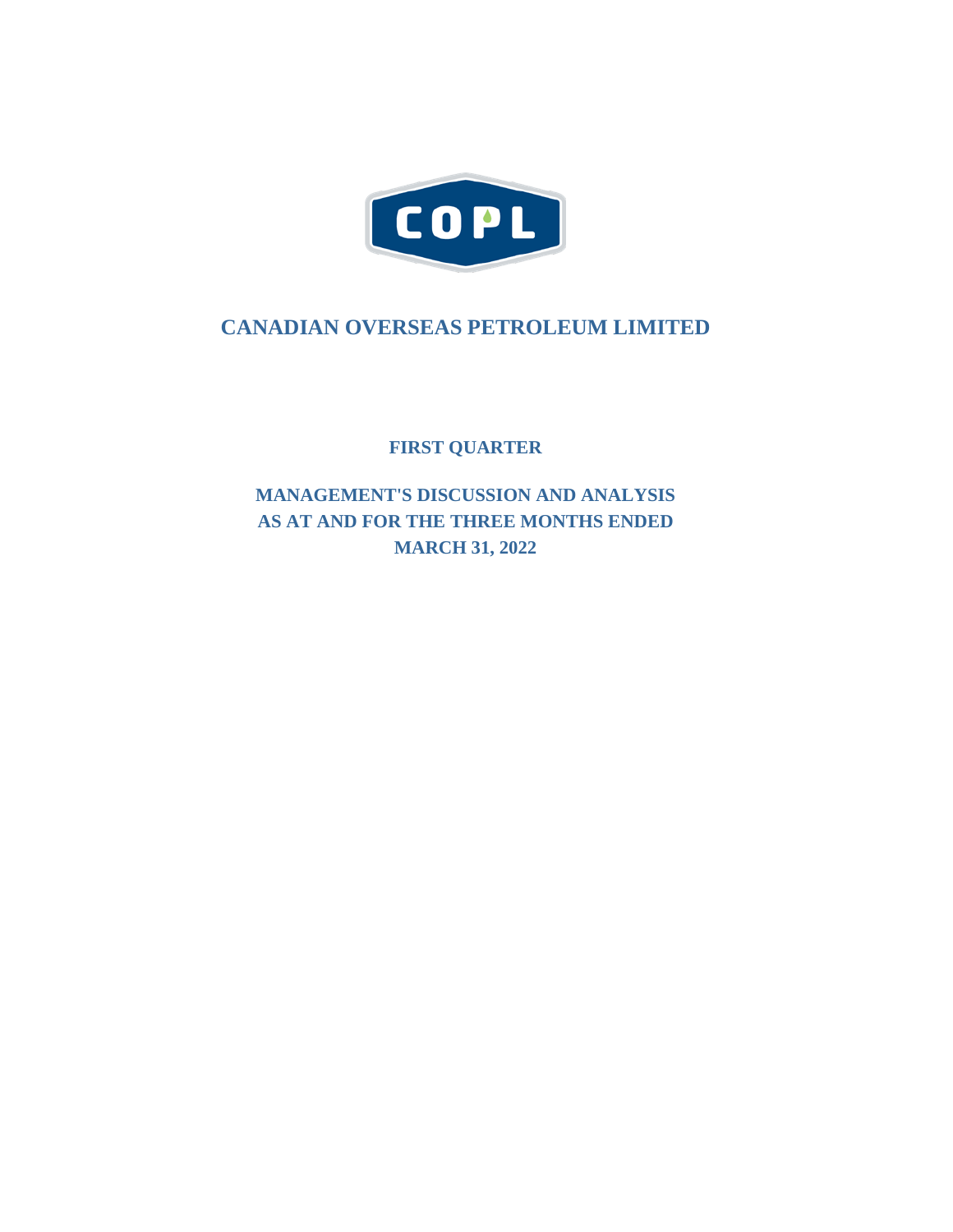### **MANAGEMENT'S DISCUSSION AND ANALYSIS**

This Management's Discussion and Analysis ("**MD&A**") for Canadian Overseas Petroleum Limited, and its wholly owned subsidiaries ("**COPL**" or the "**Company**") dated May 16, 2022 is with respect to the three months ended March 31, 2022 (the "**Reporting Period**") as compared to the three months ended March 31, 2021 (the "**Comparable Prior Period**"). This MD&A has been prepared by management and approved by the Company's audit committee and Board of Directors (the "**Board**"**)** and should be read in conjunction with the Company's unaudited interim condensed consolidated financial statements as at and for the three months ended March 31, 2022 and 2021 (the "**Financial Statements**"), the annual audited consolidated financial statements and related notes as at and for the year ended December 31, 2021 both of which have been prepared in accordance with International Financial Reporting Standards ("**IFRS**") and the the Annual Information Form dated March 31, 2022 (the "**AIF**"), which are available on the Company's website at [www.canoverseas.com](http://www.canoverseas.com/) and on the System for Electronic Document Analysis and Retrieval ("**SEDAR**") at [www.sedar.com.](http://www.sedar.com/)

All amounts are presented in US dollars ("**US\$**" or "**\$**"), and have been rounded to the nearest thousand US\$ unless otherwise noted.

# **ABOUT THE COMPANY**

COPL is a publicly traded oil and gas company with its common shares with no par value (the "**Common Shares**") listed on the London Stock Exchange ("**LSE**") in the United Kingdom (the "**UK**") under the symbol "COPL" and on the Canadian Securities Exchange (the "**CSE**") in Canada under the symbol "XOP".

COPL and its subsidiaries are involved in the identification, acquisition, exploration, development and production of oil and natural gas reserves and hold interests in petroleum assets focused in the United States of America ("**US**") and sub-Saharan Africa. In February 2021, COPL America Holding Inc. and COPL America Inc. were incorporated for the purpose of acquiring oil and gas operations in the US and closing the acquisition of Atomic Oil & Gas LLC ("**Atomic**"), Southwestern Production Corp. ("**SWP**") and Pipeco LLC ("**Pipeco**") (together, the "**Atomic Group**") that was completed on March 16, 2021 (further discussed in *"Overview and Overall Performance – Business Combination"* section).

The Company formed a joint venture, along with an unrelated company, Shoreline Energy International Limited ("**Shoreline**") in an effort to diversify and balance its asset portfolio. Both partners hold a 50% interest in the jointly controlled company, Shoreline Canoverseas Petroleum Development Corporation Limited ("**ShoreCan**"), which was incorporated in Bermuda on October 24, 2014. ShoreCan is focused on acquiring upstream oil and gas exploration, development and producing assets in sub-Saharan Africa.

Senior management, strategic corporate, geological, geophysical, engineering, accounting and administrative functions are performed in the Company's head office in Calgary, Alberta while some senior management, financial, technical and project related functions are also provided in the UK. The US operating, accounting and administrative functions for the Atomic Group are performed in the office in Denver, Colorado.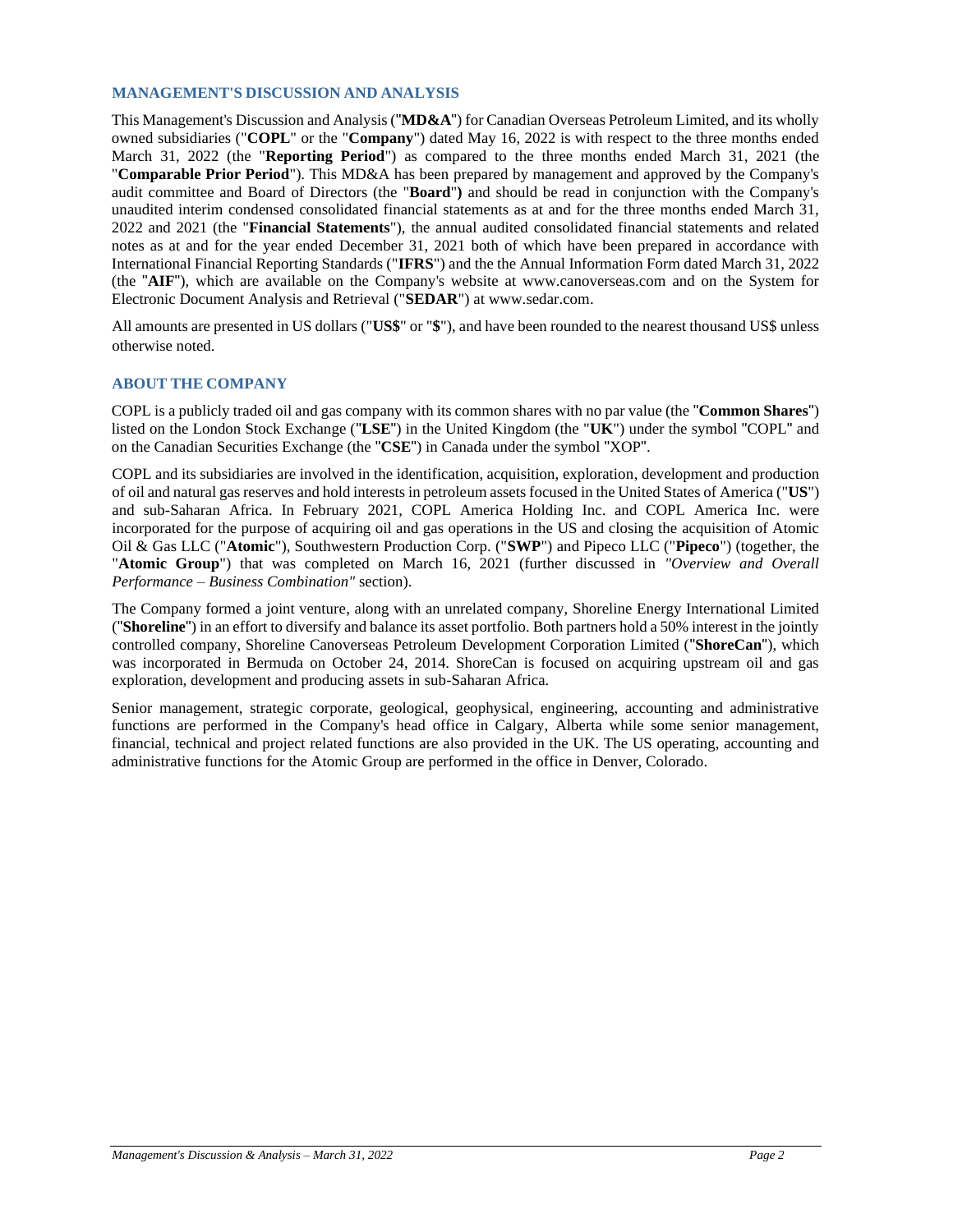# **FORWARD-LOOKING INFORMATION AND STATEMENTS**

This MD&A contains forward-looking information and statements relating to future events or future performance. In some cases, forward-looking information and statements can be identified by terminology such as "may", "will", "should", "expect", "project", "plan", "anticipate", "potential", "intend", "believe", "estimate", "proposed" and similar expressions. These statements represent management's expectations or beliefs concerning, among other things, future operating results and various components thereof or the economic performance of COPL. The projections, estimates and beliefs contained in such forward-looking information and statements necessarily involve known and unknown risks and uncertainties, including the business risks discussed in the AIF dated March 31, 2022, which may cause actual performance and financial results in future periods to differ materially from any projections of future performance or results expressed or implied by such forward-looking information and statements. Operating conditions can have a significant effect on the timing of events. Accordingly, readers are cautioned that events or circumstances could cause results to differ materially from those predicted.

Forward-looking information and statements included or incorporated by reference in this document include statements with respect to:

- the Company's current strategy to establish and grow an oil and gas business, including the recently acquired business in the US (see *"Overview and Overall Performance"* and *"Outlook"* sections);
- the Company's ability to raise capital and obtain the additional financing for capital projects (see *"Overview and Overall Performance"*, *"Outlook"* and *"Contractual Obligations and Commitments"* sections); and
- the Company's assumptions in respect of determination of fair value assigned to net assets acquired (see *"Business Combination"*) and the valuation of derivatives and warrants (see *"Results of Operations"* and *"Capital Resources and Liquidity"* sections).

The Company's AIF for the year ended December 31, 2021 and the Company's public disclosure documents on SEDAR at [www.sedar.com](http://www.sedar.com/) describe major risks, material assumptions and other factors related to forward-looking information and statements that could influence actual results and are incorporated herein by reference. These risks, assumptions and other factors have been provided for readers to gain a more complete perspective on COPL's future operations. However, readers should be cautioned that the list of factors is not exhaustive and that this information may not be appropriate for other purposes. Forward-looking information and statements included or incorporated by reference in this MD&A are valid only as at the date of this MD&A, and the Company does not intend to update or revise these forward-looking information and statements except as required by applicable securities laws. The forward-looking information and statements contained in this MD&A are expressly qualified by this cautionary statement.

# **ABBREVIATIONS**

### Crude Oil and Natural Gas Liquids

| bbls        | barrels                           |
|-------------|-----------------------------------|
| bbls/d      | barrels per day                   |
| boe         | barrels of oil equivalent         |
| boe/d       | barrels of oil equivalent per day |
| <b>NGLs</b> | natural gas liquids               |

Natural Gas

| mcf    | thousand cubic feet         |
|--------|-----------------------------|
| mcf/d  | thousand cubic feet per day |
| Mmcf/d | million cubic feet per day  |

# **Other**

| WTI  | West Texas Intermediate crude oil, a benchmark oil price determined at Cushing, Oklahoma  |
|------|-------------------------------------------------------------------------------------------|
| OPIS | Oil Price Information Service is a benchmark price determined at Mont Belvieu, East Texas |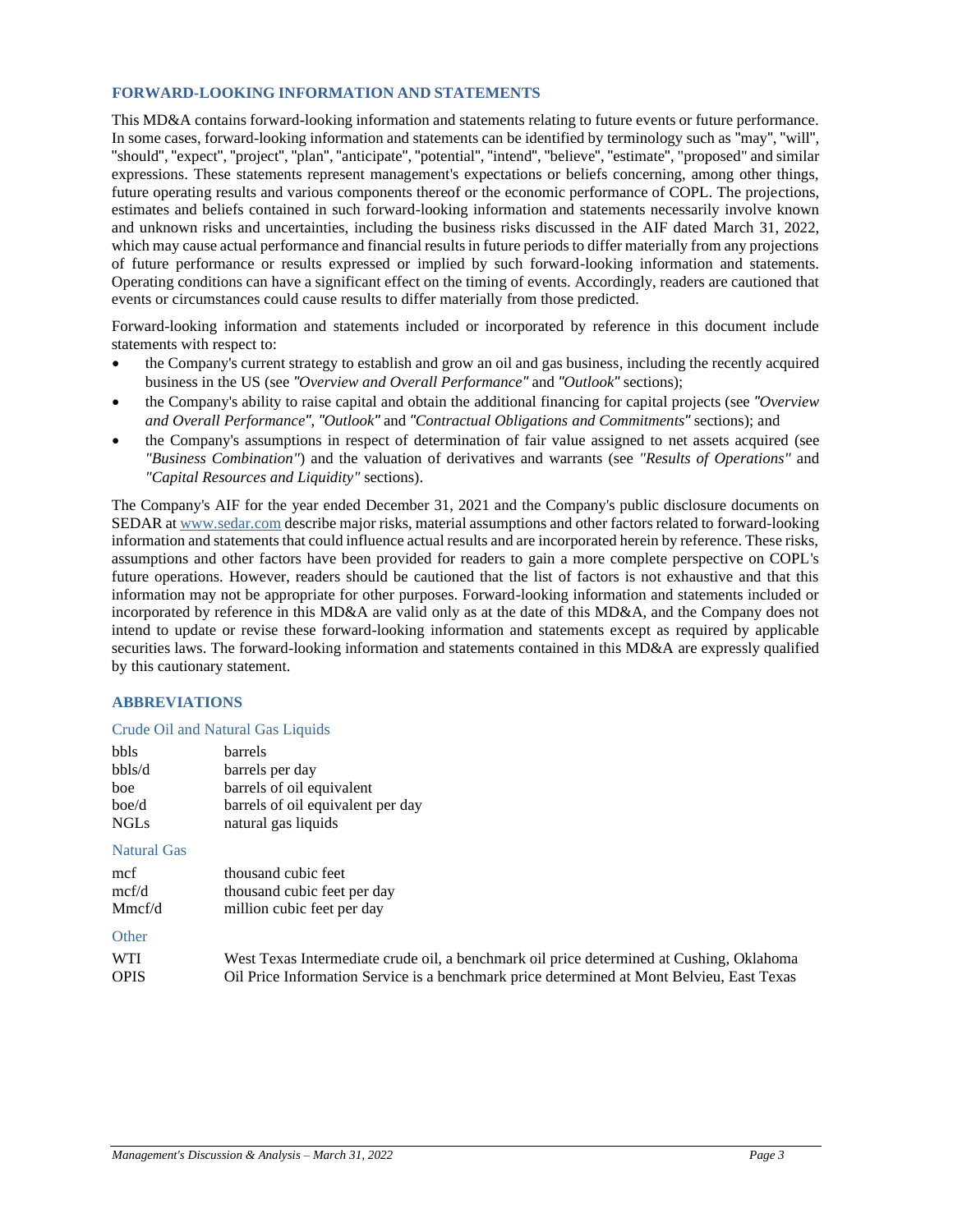## **OVERVIEW AND OVERALL PERFORMANCE**

In the first quarter of 2022, management focused on increasing oil production and negotiating the acquisition and financing for additional working interest in the Wyoming assets. The Company continues to identify, evaluate and pursue exploration and development opportunities with these assets and is also reviewing other value enhancing asset acquisitions in and around Wyoming, US.

The Company continues to be focused on opportunities that its seasoned technical team has strength in evaluating and developing, including progressing its ShoreCan joint venture and reviewing additional opportunities available to the Company.

# *Business Combination*

On March 16, 2021, COPL closed its acquisition of the Atomic Group ("**Atomic Group Acquisition**") for aggregate consideration of \$54.1 million with an effective date of December 1, 2020. The Atomic Group Acquisition established COPL as an oil producing company with revenue generation and growth opportunities in the US.

The Atomic Group owned assets located in the Powder River Basin, Wyoming, US which included two oil production units within the lease block: the Barron Flats Shannon Miscible Flood Unit (58.0% working interest "**WI**") (the "**BFU**") and the Cole Creek Unit (66.7% WI) (the "**CCU**"), as well as one unitized exploration area, the Barron Flats Deep Federal Unit (55.6% WI) the (the "**BFDU**"**)** and non-unitized lands complimentary to the assets.

The \$54.1 million purchase price was comprised of \$50.1 million in cash and \$4.0 million settled through the issuance of 8,188,733 Common Shares (collectively, the "**Atomic Purchase Price**"). The Company financed the Atomic Purchase Price partially using the net proceeds from a non-brokered placing and external debt of \$45.0 million from a US based global investment firm repayable within a four-year term (the "**Senior Credit Facility**" or the "**SCF**").

# *US Operations*

The Company's newly acquired Wyoming oil production operations performed as anticipated during the Reporting Period:

- oil production averaged approximately 1,852 bbls/d (gross) for the first quarter of 2022, as compared to 1,851 bbls/d (gross) for the fourth quarter of 2021;
- gas injection at the BFU was approximately 78% dry natural gas and 22% NGLs at an average rate of 5,018 mcf/d during the first quarter of 2022 as compared to 60% dry natural gas and 40% NGLs at an average rate of 7,158 mcf/d during the fourth quarter of 2021. In February 2022, the injection stream was changed to be comprised primarily of dry natural gas, which is anticipated to continue until September 2022. Reservoir modeling has suggested that sufficient NGLs have been injected into the reservoir to date such that there will be miscible flooding effects as long as reservoir pressure and voidage replacement is maintained with dry natural gas injection. As new injection wells are drilled, or when existing producing wells are converted to injection wells, small volumes of NGLs will be purchased and injected in these new injector wells in order to build miscibility in new areas of the reservoir; and
- a recompletion program at the CCU continued with the successful recompletion of three of twelve marginal producing oil wells.

For the three months ended March 31, 2022, the Company's oil production averaged approximately 1,745 bbls/d (gross) in the BFU. In 2021, much had been learned about the BFU miscible flood project. The increased natural gas and liquid injection rates resulted in increased oil production indicating a positive response to the miscible flood. One significant issue that has been highlighted is the limitation of the existing surface facilities and field gathering systems to operate under a higher-pressure environment. This environment has been created as a result of the higher gas injection rates causing most of the wells in the field to respond positively to the increasing reservoir pressures. The current oil battery treating equipment, pumping units, compression capacity, and lower pressure gas gathering lines are restricting the operator's ability to optimize the field production rates and take advantage of the oil production response to the natural gas and liquids injection. It is anticipated that facility upgrades will commence in September 2022 and be completed during 2022 to handle increased oil production volumes and accompanying higher flowing pressures in the BFU.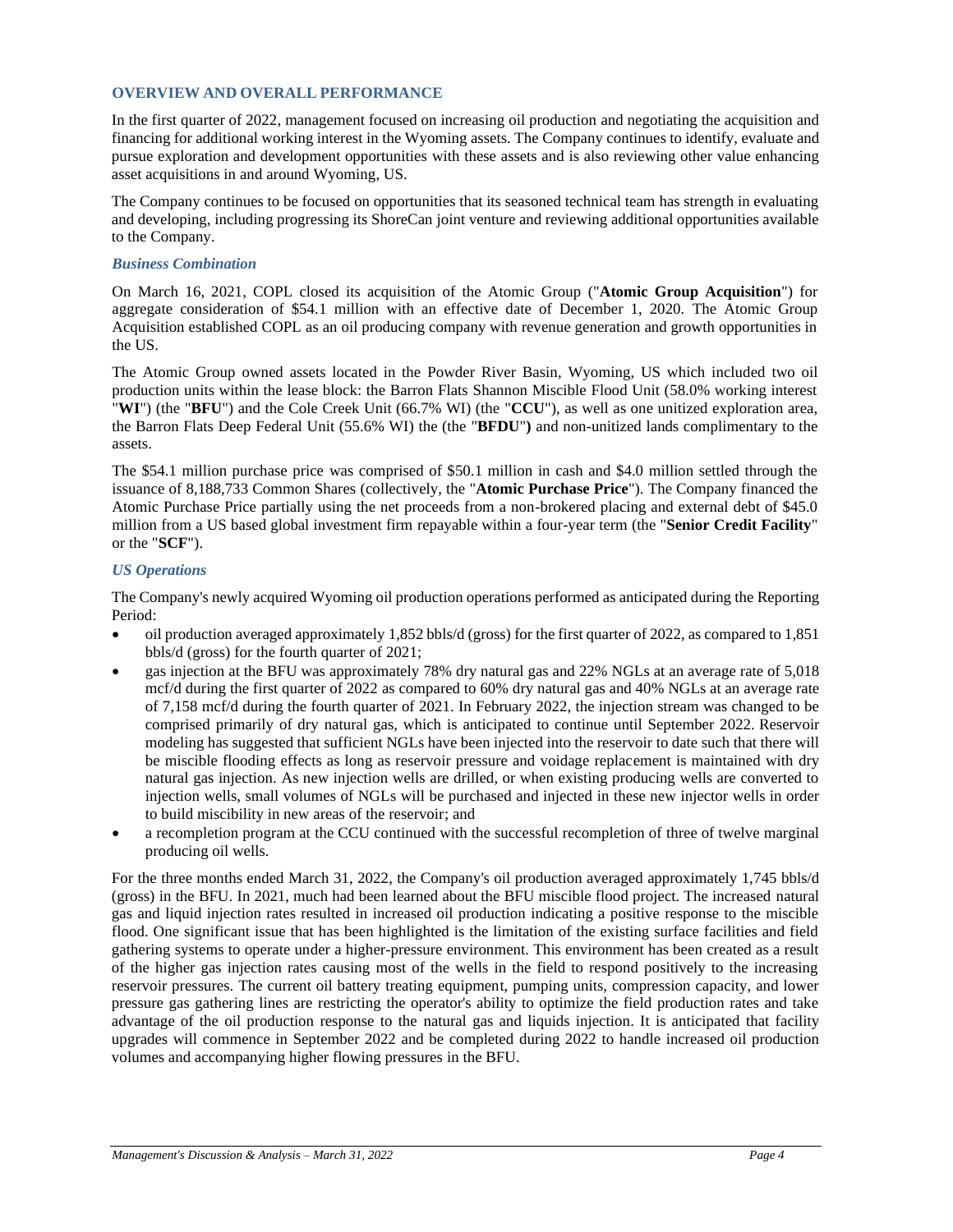Key capital items addressing the above-noted restrictions being proposed for 2022 and beyond are as follows:

- a gas plant start-up, which will capture liquids from the gas stream to offset purchases;
- a third compressor installation, which will increase gas injection compression capacity to 12.0 Mmcf/d and would include liquids compression;
- a phase 1 gathering system upgrade which will address much of the low-pressure gas gathering line restrictions in the center of the field, with future phases to branch out to outlying wells; and
- a phase 1 surface facility upgrade regarding the central procession facility ("**CPF**") which will address well battery limitations and oil gathering lines mirroring the gas gathering lines upgraded in Phase 1.

The drilling of a discovery well in the Frontier and Dakota formations in the BFDU and a three well recompletion program in the Frontier formation in the CCU in 2021, has potentially opened a new oil field development project close to the Company's existing oil production facilities, which will be the focus in a delineation and development program that is anticipated to commence in the fall of 2022.

In November 2021, COPL's joint interest partner in the BFU, Cuda Energy LLC ("**Cuda**") was placed into receivership. In July 2021, SWP had filed a claim (the "**Claim**") in the Eighth Judicial District Court, State of Wyoming as plaintiff against Cuda, Bridging Finance, Inc. ("**Bridging**", and Tallinn Capital Energy L.P. ("**Tallinn**") as defendants. SWP's Claim seeks the following heads of relief: a judicial foreclosure order against the defendants of the SWP liens on Cuda's interest in the BFU, which includes Cuda Oil and Gas Inc., Bridging and Tallinn; an award of damages for breach of contract by Cuda; a quantum meruit or unjust enrichment judgement against Cuda; damages for a breach of promissory estoppel against Cuda; and a declaratory judgement as to the lien priority against Bridging and Tallinn to affirm SWP's first lien priority on Cuda's security against the BFU. Cuda received a copy of the court stamped Claim by email on July 27, 2021 and subsequently accepted service of the Claim on August 12, 2021. Subsequent to filing the Claim, SWP received a payment of \$1.9 million from a legal advisor's trust account on behalf of Cuda to settle certain outstanding amounts. As that payment did not meet the full amount due, further expenses have been incurred on Cuda's account such that as at March 31, 2022, Cuda's operating arrears owed to SWP is \$2.9 million (December 31, 2021 - \$3.2 million) as reflected on the joint interest billings to Cuda from July 2021 to March 2022, net of its petroleum sales.

# *African Portfolio*

In October 2014, COPL formed a joint venture company with Shoreline called ShoreCan. Both partners hold a 50% interest in the jointly controlled company, which is focused on acquiring upstream oil and gas exploration, development and producing assets in sub-Saharan Africa. ShoreCan is a special purpose vehicle registered in Bermuda. The following country and project overview fall under the realm of ShoreCan's dealings.

# *Nigeria*

On September 13, 2016, ShoreCan completed the acquisition of 80% of the share capital of Essar Exploration and Production Limited (Nigeria) ("**Essar Nigeria**"). Essar Nigeria's sole asset is a 100% interest and operatorship of an oil prospecting license, located about 50 km offshore in the central area of the Niger Delta ("**OPL 226**"). On October 2, 2018, the Nigerian National Petroleum Corporation ("**NNPC**") granted a conditional approval of an extension of 24 months for the Phase-1 exploration period until September 30, 2020, but an additional extension has not been granted beyond September 30, 2020 at this time. However, Essar Nigeria has not received a notice of termination from the NNPC, which under the terms of the OPL 226 production sharing contract ("**PSC**") would need to have been issued sixty days before the September 30, 2020 expiry date. The two previous extensions to the oil prospecting license at OPL 226 from the NNPC were also received by Essar Nigeria following the previous expiration dates. As the expiry date occurred approximately 18 months ago, there is significant risk the OPL 226 PSC will not be extended.

On August 4, 2020, the Company announced that ShoreCan and Essar Exploration and Production Limited, Mauritius ("**Essar Mauritius**"), the company that owns 20% of Essar Nigeria shares, entered into a sale and purchase agreement (the **"Essar SPA Agreement"**), and other definitive agreements, with each other concerning, among other things, their respective obligations under the shareholders agreement. ShoreCan and Essar Mauritius have agreed to extend the completion date of the definitive agreements on various occasions, most recently to December 31, 2021. Due to a lack of response, ShoreCan has not sought further extensions at this time.

The definitive agreements between ShoreCan and Essar Mauritius can be summarized as follows:

- An agreement which settles a claim filed by Essar Mauritius against ShoreCan in the High Court of Justice of England and Wales where each party has agreed to bear their own costs and end the legal proceedings;
- A share transfer agreement in which ShoreCan will return 70% of the shares in Essar Nigeria to Essar Mauritius;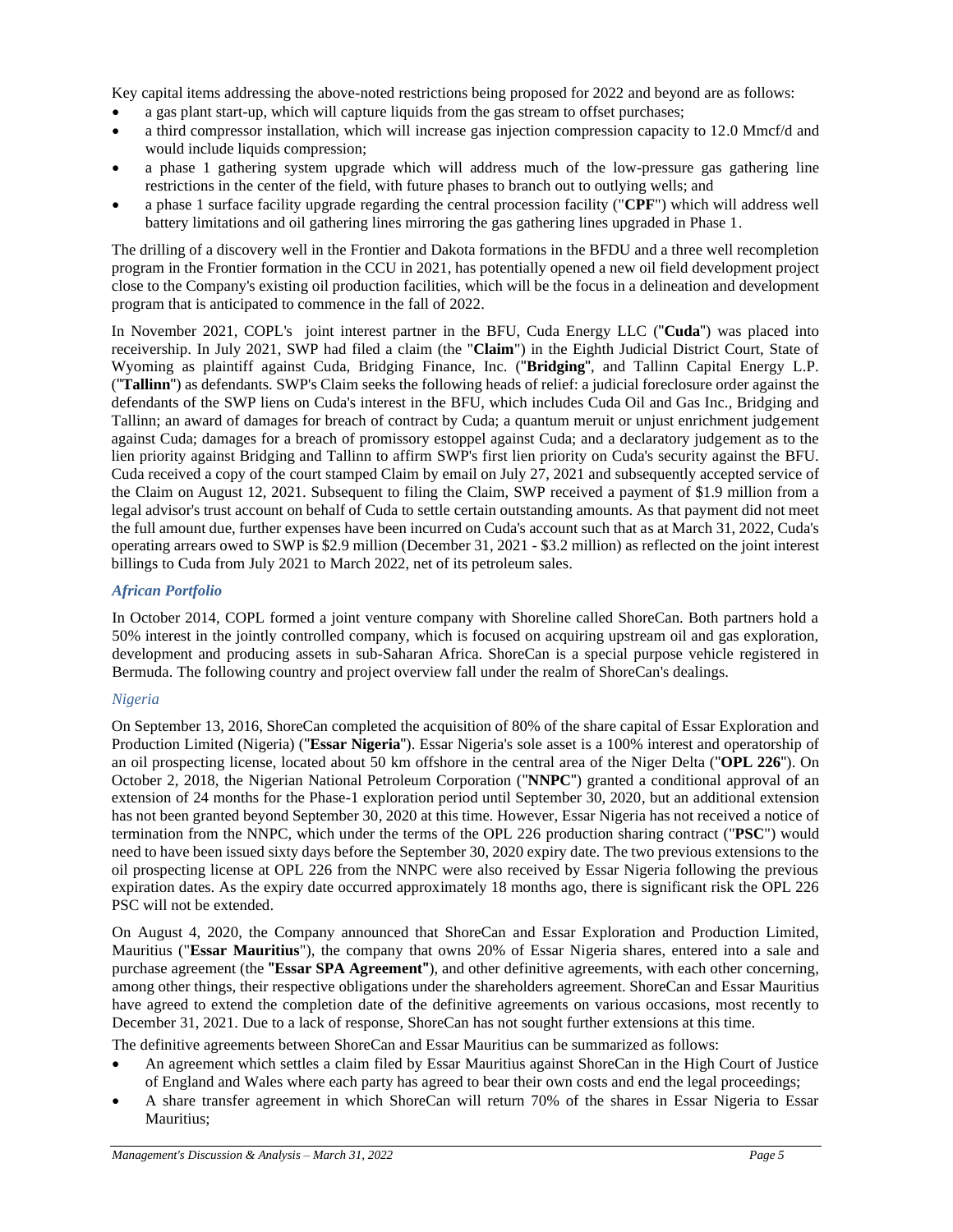- An amended shareholders agreement, the highlights of which include:
	- Essar Mauritius to carry ShoreCan for a 10% carried interest (capped at US\$5.0 million net) on all costs relating to the drilling of the first well to be drilled under the terms of the license;
	- ShoreCan to have an option to increase its shareholding in Essar Nigeria from 10% to 30% by paying 20% of historic expenditures of Essar Nigeria at cost through the drilling of the first well with the option being exercisable within 90 days from the completion of the first well; and
	- The Essar Nigeria board of directors and management team to be restructured commensurate with its amended share structure to reflect the increased shareholding of Essar Mauritius.
- A loan agreement with Essar Nigeria whereby Essar Nigeria recognizes historic expenditures by ShoreCan on behalf of Essar Nigeria as a shareholder loan thus allowing ShoreCan to recover these expenditures from future production revenue.

# **OUTLOOK**

The Company's strategy is to increase oil production of its Wyoming assets, through increased natural gas and liquid injections at the BFU and through a drilling and development program in the BFU, CCU and BFDU areas. Also, future recompletions of existing cased wells at the CCU are expected to increase oil production from the property. The Company may also pursue its international oil and gas business in sub-Saharan Africa and elsewhere in the world by farming into, and/or acquiring interests in, exploration, unappraised and/or undeveloped assets, as well as in producing assets using the expertise and experience of its senior management team.

The Company's short-term operations will focus on:

- closing the acquisition of Cuda's working interest in the Wyoming assets as discussed in the *"Major Events Subsequent to the Reporting Period – Asset Acquisition"* section;
- optimize and increase oil production at the operated BFU;
- re-finance the Senior Credit Facility to reduce the Company's cost of capital;
- commence phase 1 of the delineation of the BFDU discovery well; and
- maintain the Company's environmental, social and governance ("**ESG**") operating credentials.

# **MAJOR EVENTS SUBSEQUENT TO THE REPORTING PERIOD**

# *Equity Issuance*

On April 22, 2022, further to a brokered placing that closed in the UK (the "**April 2022 Brokered Placing**"), the Company issued a total of 49,930,000 units at a price of £0.20 (\$0.26) per unit for gross proceeds of £10.0 million (\$12.8 million). Each unit consisted of one Common Share and one half of one Common Share purchase warrant ("**April 2022 Unit Warrants**"). Each April 2022 Unit Warrant entitles the holder thereof to purchase one Common Share at an exercise price of £0.24 (\$0.31) per share on or before October 22, 2022.

In connection with the April 2022 Brokered Placing, the Company paid in cash a broker's fee of approximately £0.5 million (\$0.6 million) and issued 1,997,200 Common Share purchase warrants ("**April 2022 Broker's Warrants**") to the brokers as an additional compensation. Each April 2022 Broker's Warrant entitles the holder thereof to purchase one Common Share of the Company at an exercise price of £0.25 (\$0.32) per Common Share on or before April 22, 2024.

The Company intends to use the net proceeds from the April 2022 Brokered Placing to finance operating and capital expenditures and to cover the Company's ongoing general and administrative costs.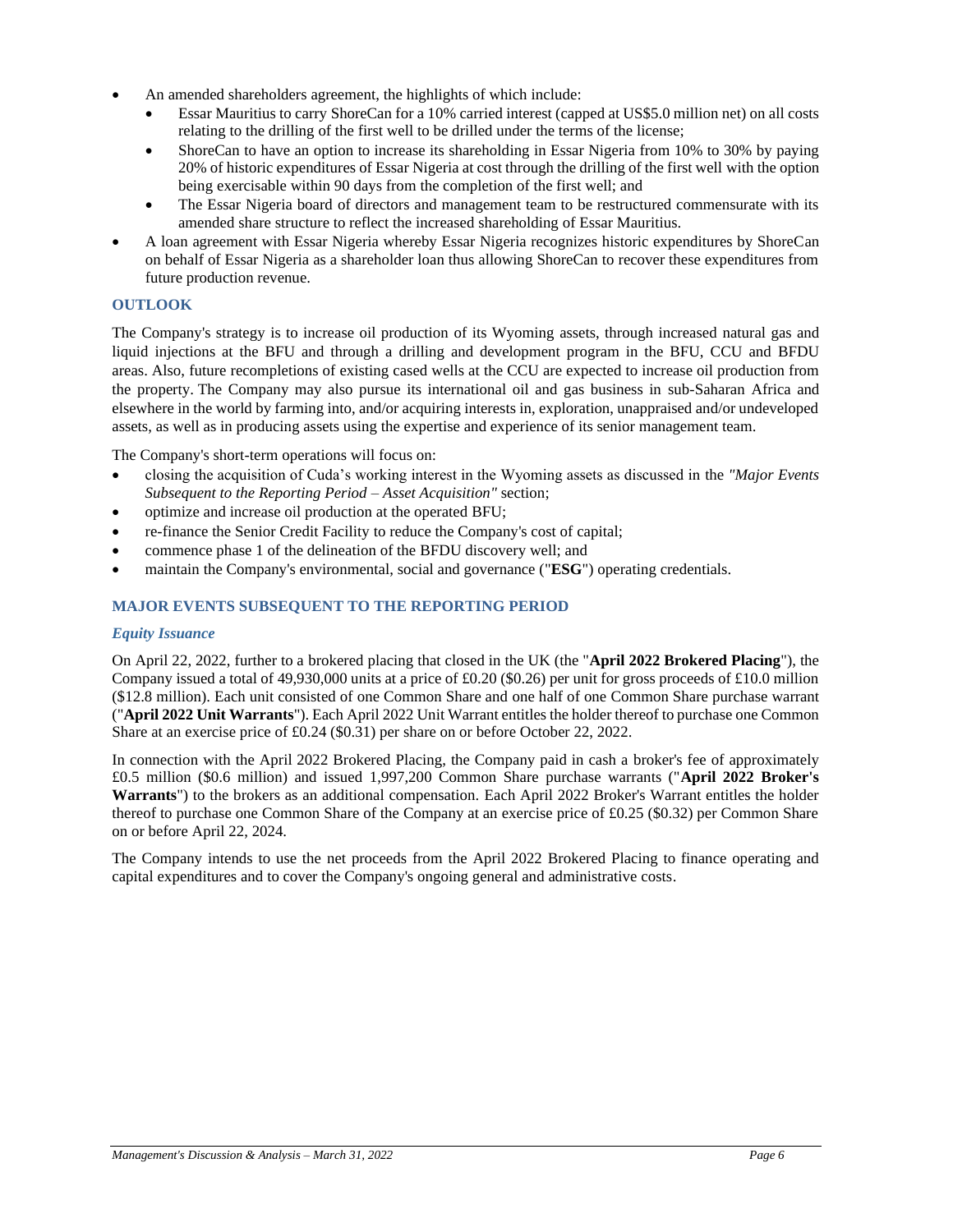### *Asset Acquisition*

On April 19, 2022, the Company announced its affiliate, COPL America Inc. ("**COPL America**") signed a purchase and sale agreement to acquire the assets of Cuda (the "**Cuda Acquisition**") with the receiver for Cuda appointed by the Court of Queens Bench of Alberta, Canada and a Chapter 15 Recognition Order for Cuda by the United States Bankruptcy Court for the District of Wyoming (the "**Courts**"). The Cuda Acquisition is subject to the approval of the Courts and as such the receiver of Cuda will file an Approval and Vesting Order with the Courts. The Company has signed a \$20.0 million short term non-binding bridge loan term sheet from a UK/US based institution to finance COPL America's cash consideration of this strategic acquisition. The effective date of the Cuda Acquisition is March 1, 2022 at which time Cuda's operating arrears owed to SWP was \$3.6 million, which has been reduced to \$2.9 million as at March 31, 2022.

The Cuda Acquisition is anticipated to close on or after June 10, 2022 but no later than July 10, 2022. At a hearing on April 29, 2022, the Company received Canadian court approval for the Cuda Acquisition and final approval is subject to the approval of the United States Bankruptcy Court for the District of Wyoming.

Cuda is a private oil and gas company incorporated under the laws of the State of Wyoming and its sole assets are non-operating interests in the BFU (27.0% WI), the CCU (33.3% WI) and non-unitized lands complimentary to COPL America's assets.

# **CURRENT OPERATING ENVIRONMENT**

During 2022, the global economy showed strong signs of recovery from the impacts of the COVID-19 pandemic. Benchmark oil and natural gas prices have increased significantly due to the easing of COVID19 restrictions, the recent conflict between Russia and Ukraine raising global concern over oil and natural gas supply and other negative economic factors including supply constraints and labour shortages which have increased inflationary pressures on governments, businesses and communities. The COVID-19 pandemic, recent global conflict and other negative economic factors remain evolving situations that have had, and may continue to have, a significant impact on the Company's business, results of operations, financial condition and the environment in which it operates. Management cannot reasonably estimate the length or severity of these global events, or the extent to which the disruption will impact the Company long-term.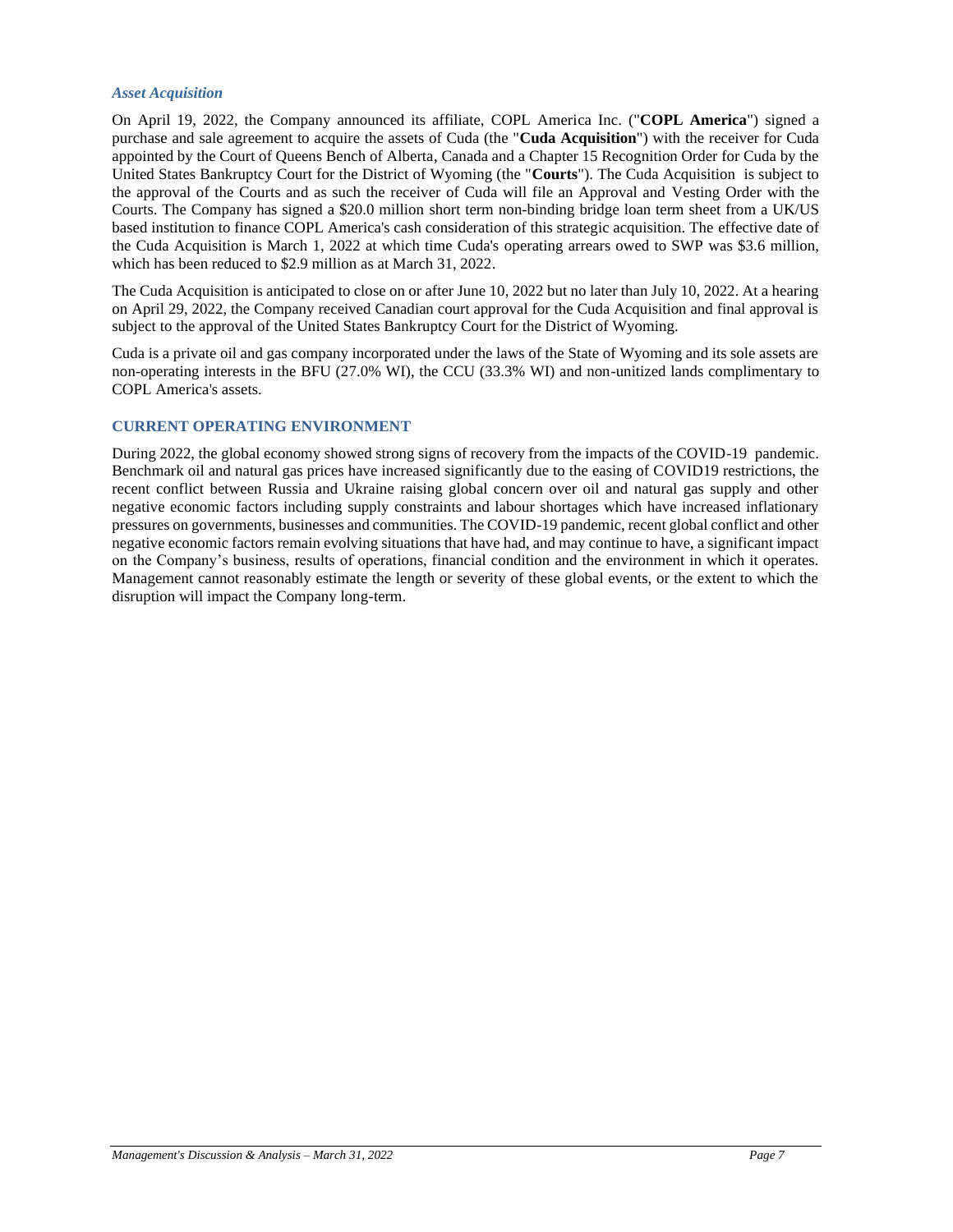### **OPERATIONAL AND FINANCIAL SUMMARY**

| US\$ thousands, except unit and per unit amounts, shares and per | Three months ended March 31, |          |
|------------------------------------------------------------------|------------------------------|----------|
| share amounts                                                    | 2022                         | 2021     |
| <b>OPERATING</b>                                                 |                              |          |
| Average net daily production                                     |                              |          |
| Light oil (bbls/d)                                               | 1,114                        | 706      |
| Natural gas $(mcf/d)^{(1)}$                                      | 1,255                        | 428      |
| Total $(boe/d)^{(2)}$                                            | 1,323                        | 777      |
| Netback (US\$/bbl)                                               |                              |          |
| Realized sales price                                             | 91.14                        | 56.33    |
| Realized loss on crude oil derivatives                           | (34.60)                      |          |
| Royalties                                                        | (20.57)                      | (12.34)  |
| Production taxes                                                 | (8.91)                       | (5.49)   |
| Operating expenses                                               | (13.13)                      | (9.47)   |
| Realized gain on butane derivatives                              | 25.71                        |          |
| Operating netback $(3)$                                          | 39.64                        | 29.03    |
| <b>FINANCIAL</b>                                                 |                              |          |
| Petroleum sales, net of royalties                                | 7,073                        | 497      |
| Realized loss on crude oil derivatives                           | (3, 468)                     |          |
| Unrealized gain (loss) on crude oil derivatives                  | (9,610)                      | 2,254    |
| <b>Production taxes</b>                                          | (893)                        | (62)     |
| Operating expenses                                               | (1,316)                      | (107)    |
| Realized gain on butane derivatives                              | 2,577                        |          |
| Unrealized gain (loss) on butane derivatives                     | 4,096                        | (1,060)  |
| Operating income $(\text{loss})^{(3)}$                           | (1,541)                      | 1,522    |
| Depletion, depreciation and amortization                         | (1,254)                      | (164)    |
| General and administrative                                       | (2,062)                      | (1, 423) |
| Share-based compensation                                         | (3,329)                      |          |
| Acquisition costs                                                |                              | (1,857)  |
| Finance costs, net                                               | (4,047)                      | (873)    |
| Loss on derivative liabilities                                   | (1,590)                      | (10,713) |
| Other                                                            | (189)                        | (258)    |
| Net loss                                                         | (14, 012)                    | (13,766) |
| Net loss per share – basic and diluted (\$US)                    | (0.07)                       | (0.14)   |
| Weighted average Common Shares $(000s)$ – basic                  | 194,519                      | 98,960   |
| End of period Common Shares (000s)                               | 194,519                      | 149,511  |
| Capital expenditures                                             | 3,005                        | 40,327   |
| Cash and cash equivalents                                        | 6,858                        | 28,996   |
| <b>Current assets</b>                                            | 13,132                       | 32,617   |
| Total assets                                                     | 96,992                       | 92,580   |
| <b>Indebtedness</b>                                              | 36,851                       | 35,384   |
| Derivative liabilities related to indebtedness                   | 6,027                        | 9,428    |
| Shareholders' equity                                             | 24,409                       | 18,571   |

Notes:

(1) All of the Company's natural gas production is reinjected for the miscible flood recovery program in the BFU and NGL production is not measured separately. As such, these volumes have not been included in the netback calculations.

(2) The March 31, 2021 three month Comparable Prior Period includes only 16 days of operations from the Atomic Group Acquisition which closed on March 16, 2021.

(3) Operating netback and operating income do not have standardized meanings prescribed by generally accepted accounting principles ("**Non-IFRS Measurements**") and are financial measures used by management to analyze operating performance. These measures are commonly used in the oil and gas industry and are considered informative by management, shareholders, and analysts. These measures may differ from that used by other companies and accordingly may not be comparable to such measures as reported by other oil and gas producing companies.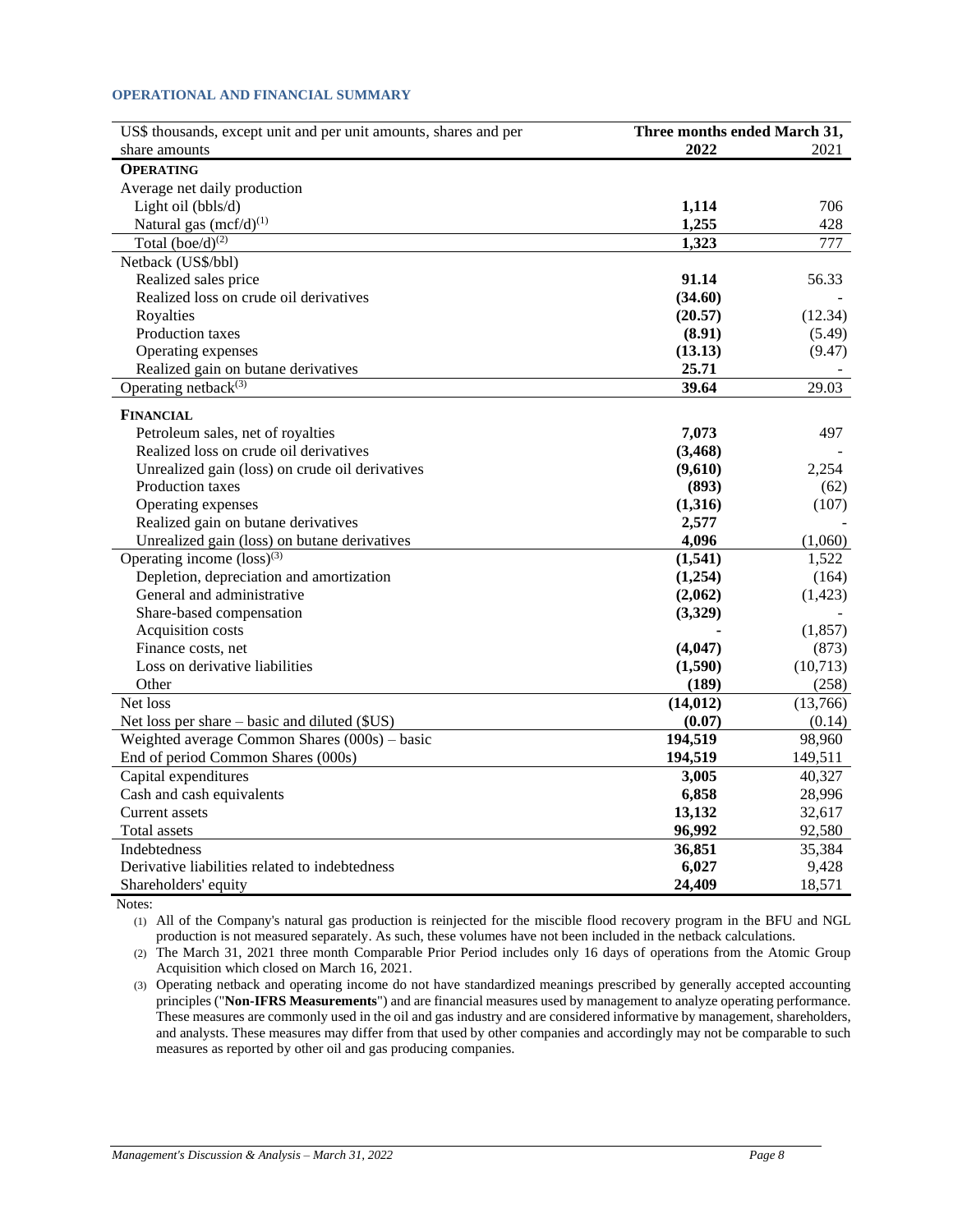# **RESULTS OF OPERATIONS**

# **Petroleum sales, net of royalties**

|                                                                                                                         | Three months ended      |                         |
|-------------------------------------------------------------------------------------------------------------------------|-------------------------|-------------------------|
|                                                                                                                         |                         | March 31,               |
| US\$ thousands, except volumes and per bbl                                                                              | 2022                    | 2021                    |
| Average net daily crude oil production (bbls/d)<br>Petroleum sales, net of royalties                                    | 1.114<br>7.073          | 706<br>497              |
| WTI (US\$/bbl)<br>Realized sales price, before royalties (US\$/bbl)<br>Realized sales price, after royalties (US\$/bbl) | 94.29<br>91.14<br>70.57 | 62.51<br>56.33<br>43.99 |

Petroleum sales, net of royalties totalled \$7.1 million for the three month Reporting Period as compared to \$0.5 million in the Comparable Prior Period. The increase is due to the Comparable Prior Period, which includes only 16 days of operations from the Atomic Group Acquisition that closed on March 16, 2021.

The Company's revenue relates to oil production in Wyoming, US that is currently sold under a contract with one purchaser, and is based on the monthly average of WTI for light sweet crude oil as quoted on New York Mercantile Exchange ("**NYMEX**") less negotiated differentials including transportation costs. SWP is an agent for certain non-operating joint interest owners and royalty owners, and receives and distributes revenue on their behalf. The net income (loss) only reflects the Company's portion of revenue net of royalties.

Oil production for the three month Reporting Period averaged 1,114 bbls/d net to the Company at an average realized price before royalties of \$91.14/bbl as compared to 706 bbls/d at \$56.33/bbl in the Comparable Prior Period. The increase in oil production is due primarily to the enhancement of the gas injection program in the BFU after the Company closed the Atomic Group Acquisition. The average realized price the Company receives for its crude oil production depends on several factors, including the average benchmark prices for crude oil, transportation and product quality differentials.

Royalties are paid to the state of Wyoming and other land and mineral rights owners. The effective royalty rate, which is calculated by dividing the royalties into gross sales in the period was 22.6% in the Reporting Period as compared to 21.9% in the Comparable Prior Period.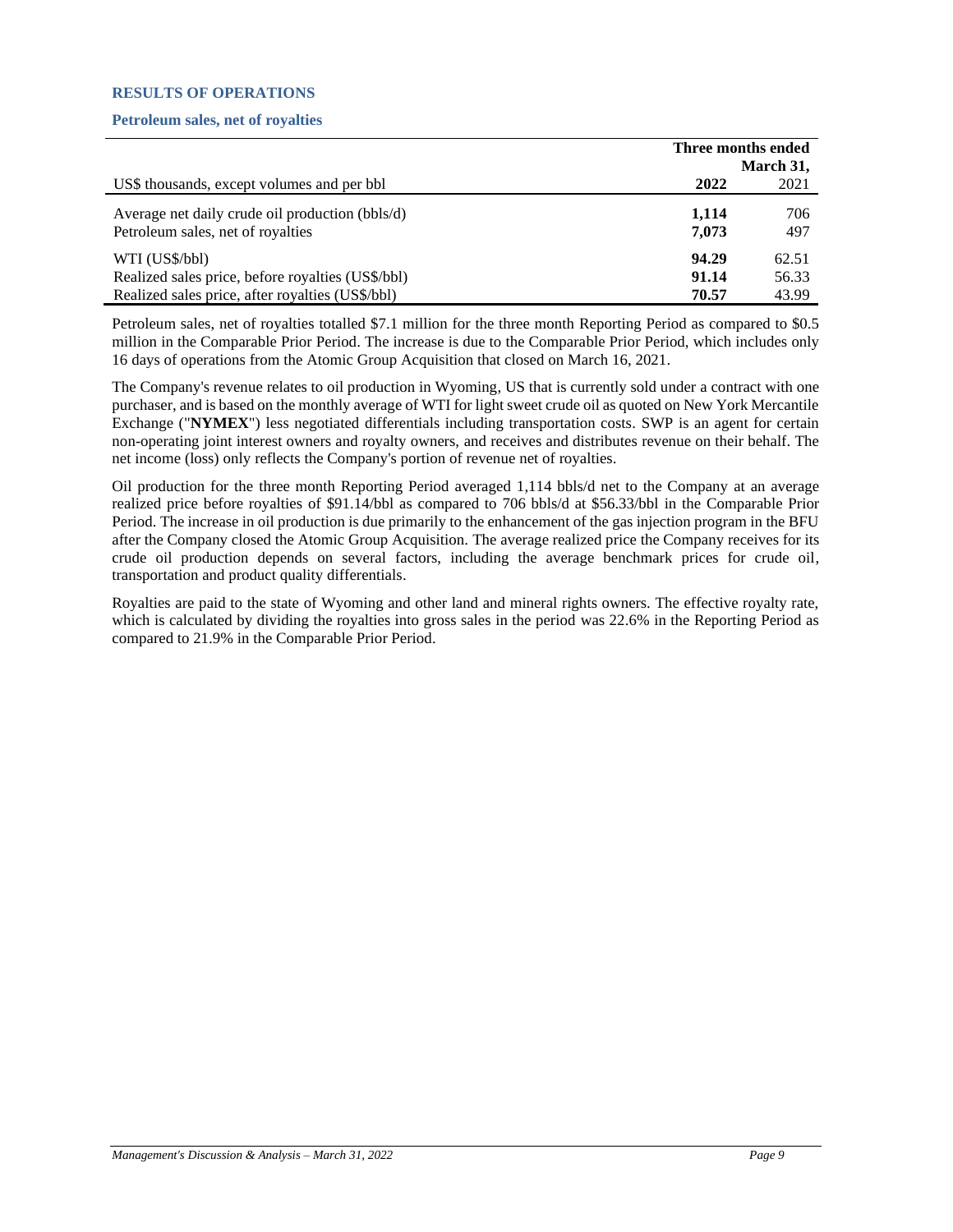### **Risk management**

The Company engages in risk management activities by utilizing various financial instruments to fix commodity prices to reduce volatility in its financial results and to protect its anticipated capital expenditure program. The Company's risk management program is approved by the Board.

## *Commodity derivatives*

Effective March 15, 2021, in anticipation of the closing of the Atomic Group Acquisition and satisfying conditions attached to the Senior Credit Facility, the Company entered into a master risk management agreement with a thirdparty institution. The Company has in place the following commodity risk management contracts with respect to the sale of crude oil production and the purchase of butane used for the miscible flood recovery program in the BFU.

|                  |                                   |                       |                                       |                          | тан таше  |
|------------------|-----------------------------------|-----------------------|---------------------------------------|--------------------------|-----------|
|                  | <b>Fixed price</b>                | <b>Total notional</b> |                                       | Average                  | US\$      |
| <b>Commodity</b> | <b>SWAP</b>                       | volumes               | Term                                  | price (US\$)             | thousands |
| Crude oil        | <b>WTI Futures</b>                | 290.982 barrels       | Apr 1/22 to Dec 31/22                 | \$56.58                  | (9,934)   |
| Crude oil        | <b>WTI Futures</b>                | 416,772 barrels       | Jan 1/23 to Feb 29/24                 | \$52.87                  | (10,007)  |
|                  |                                   |                       | <b>Commodity derivative liability</b> |                          | (19,941)  |
|                  |                                   |                       |                                       |                          |           |
| <b>Butane</b>    | Normal (NC4)                      | 7,917,746 gallons     | Apr 1/22 to Dec 31/22                 | \$0.768                  | 6,330     |
| <b>Butane</b>    | Normal (NC4)                      | 9,921,552 gallons     | Jan 1/23 to Feb 29/24                 | \$0.670                  | 5,122     |
|                  | <b>Commodity derivative asset</b> |                       |                                       | 11,452                   |           |
|                  |                                   |                       |                                       |                          |           |
|                  |                                   |                       |                                       | Net derivative liability | (8.489)   |

| Current - commodity derivative liability                                                                                                  | (4,671) |
|-------------------------------------------------------------------------------------------------------------------------------------------|---------|
| Non-current - commodity derivative liability                                                                                              | (3,818) |
| (1) The floating price of the crude oil contracts for each contract month is equal to the arithmetic average of the NYMEX WTI light sweet |         |

(1) The floating price of the crude oil contracts for each contract month is equal to the arithmetic average of the NYMEX WTI light sweet crude oil futures first nearby contract settlement price for each business day during the contract month.

(2) The floating price of the butane contracts for each contract month is equal to the arithmetic average of the OPIS Mont Belvieu butane futures for each business day during the contract month.

There were no commodity derivative contracts entered into subsequent to March 31, 2022.

### *Interest rate risk*

Interest rate risk is the risk that future cash flows will fluctuate as a result of changes in market interest rates. The Company's Senior Credit Facility provides for an interest rate at the London Interbank Offered Rate ("**LIBOR**"), with a floor of 2.0% plus 10.5% per annum. Management monitors the LIBOR forward curve which currently is expected to be over 2.0% in July 2022 and varies between 2.4% and 3.5% for the remaining monthly periods until maturity of the facility in March 2025. The current, maximum interest risk exposure is approximately \$0.7 million of additional interest expense per annum, assuming a LIBOR rate of 3.5% is applicable for the full year. There were no interest derivative contracts as at March 31, 2022 or entered into subsequent to March 31, 2022 to manage the interest rate risk.

**Fair Value**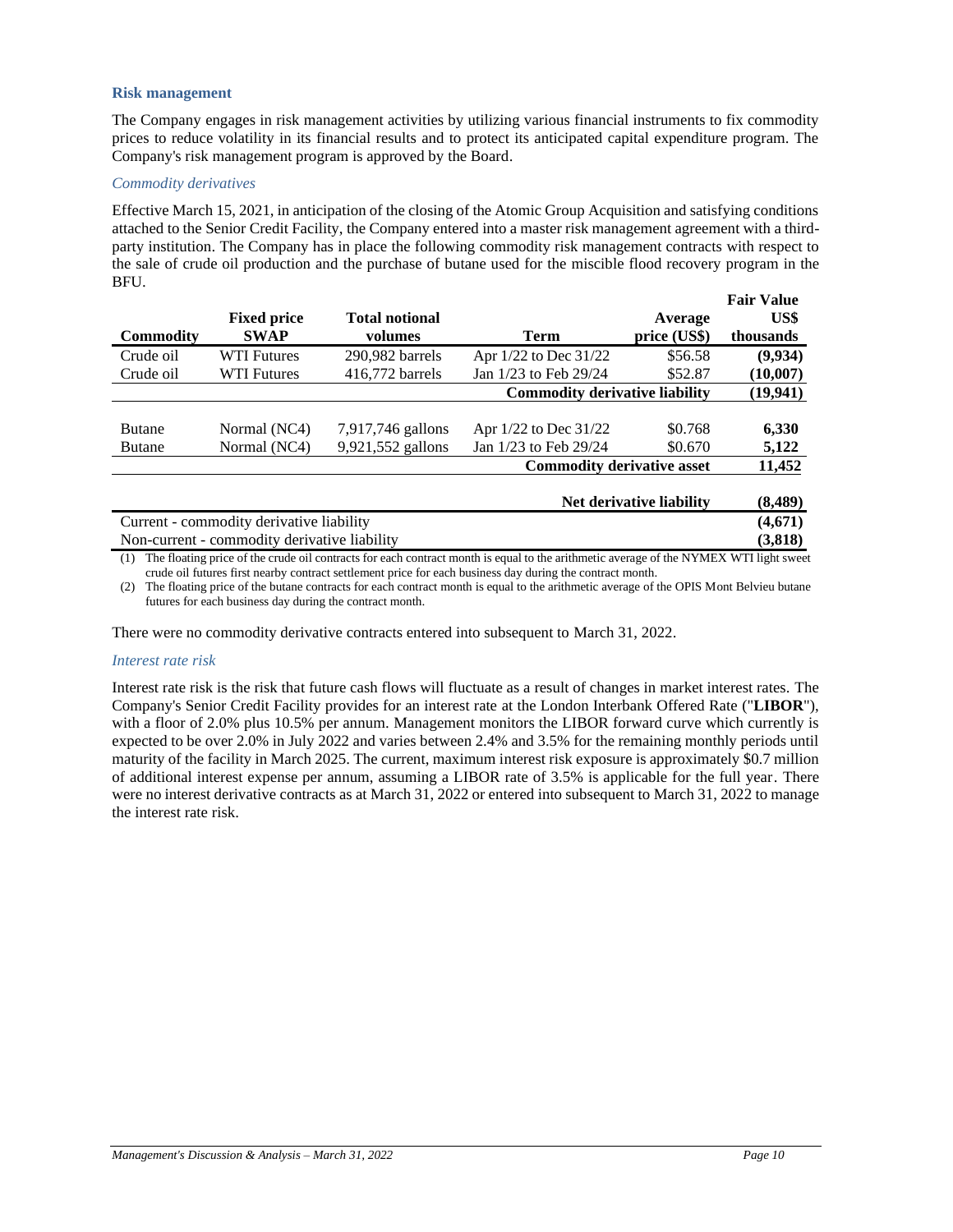## *Realized and unrealized gain (loss) on commodity derivatives*

|                                                   |          | Three months ended<br>March 31, |  |
|---------------------------------------------------|----------|---------------------------------|--|
| US\$ thousands, except per bbl                    | 2022     | 2021                            |  |
| Realized loss on crude oil derivatives            | (3, 468) |                                 |  |
| Realized gain on butane derivatives               | 2.577    |                                 |  |
|                                                   | (891)    |                                 |  |
| Realized loss on crude oil derivatives (US\$/bbl) | (34.60)  |                                 |  |
| Realized gain on butane derivatives (US\$/bbl)    | 25.71    |                                 |  |
|                                                   | (8.89)   |                                 |  |
| Unrealized loss on crude oil derivatives          | (9,610)  | 2,254                           |  |
| Unrealized gain (loss) on butane derivatives      | 4.096    | (1,060)                         |  |
|                                                   | (5,514)  | 1.194                           |  |

For the three month Reporting Period, the Company recorded a realized loss on crude oil derivatives of \$3.5 million (\$34.60/bbl) and a realized gain on butane derivatives of \$2.6 million (\$25.71/bbl) related to the purchase of butane used for the miscible flood recovery program in the BFU. There was no comparable information as the commodity derivative contracts were effective on April 1, 2021.

For the three month Reporting Period, the Company recorded an unrealized loss on crude oil derivatives of \$9.6 million as compared to an unrealized gain of \$2.3 million in the Comparable Prior Period, due primarily to the significant increase in crude oil prices in the first quarter of 2022. The Company recorded an unrealized gain on butane derivatives of \$4.1 million in the Reporting Period as compared to an unrealized loss of \$1.1 million in the Comparable Prior Period due primarily to the significant increase in butane prices in the first quarter of 2022.

# **Production taxes and operating expenses**

|                                | Three months ended |           |
|--------------------------------|--------------------|-----------|
|                                |                    | March 31, |
| US\$ thousands, except per bbl | 2022               | 2021      |
| Production taxes               | 893                | 62        |
| Operating expenses             | 1,316              | 107       |
|                                | 2,209              | 169       |
| Production taxes per bbl       | 8.91               | 5.49      |
| Operating expenses per bbl     | 13.13              | 9.47      |
|                                | 22.04              | 14.96     |

The production taxes are comprised mainly of severance tax and ad valorem tax imposed in Wyoming, US and are directly related to crude oil sales and are generally assessed as a percentage of net revenues. From time to time, there are adjustments to the statutory rates for these taxes based upon certain credits that are determined based upon activity levels and relative commodity prices. For the three month Reporting Period the production taxes amounted to \$0.9 million (\$8.91/bbl) as compared to \$0.1 million (\$5.49/bbl) in the Comparable Prior Period. The increase is due to the Comparable Prior Period, which includes only 16 days of operations from the Atomic Group Acquisition that closed on March 16, 2021.

Operating expenses related to the oil production in Wyoming for the three month Reporting Period amounted to \$1.3 million (\$13.13/bbl) as compared to \$0.1 million (\$9.47/bbl) in the Comparable Prior Period. The increase is due primarily to the Comparable Prior Period, which includes only 16 days of operations from the Atomic Group Acquisition that closed on March 16, 2021.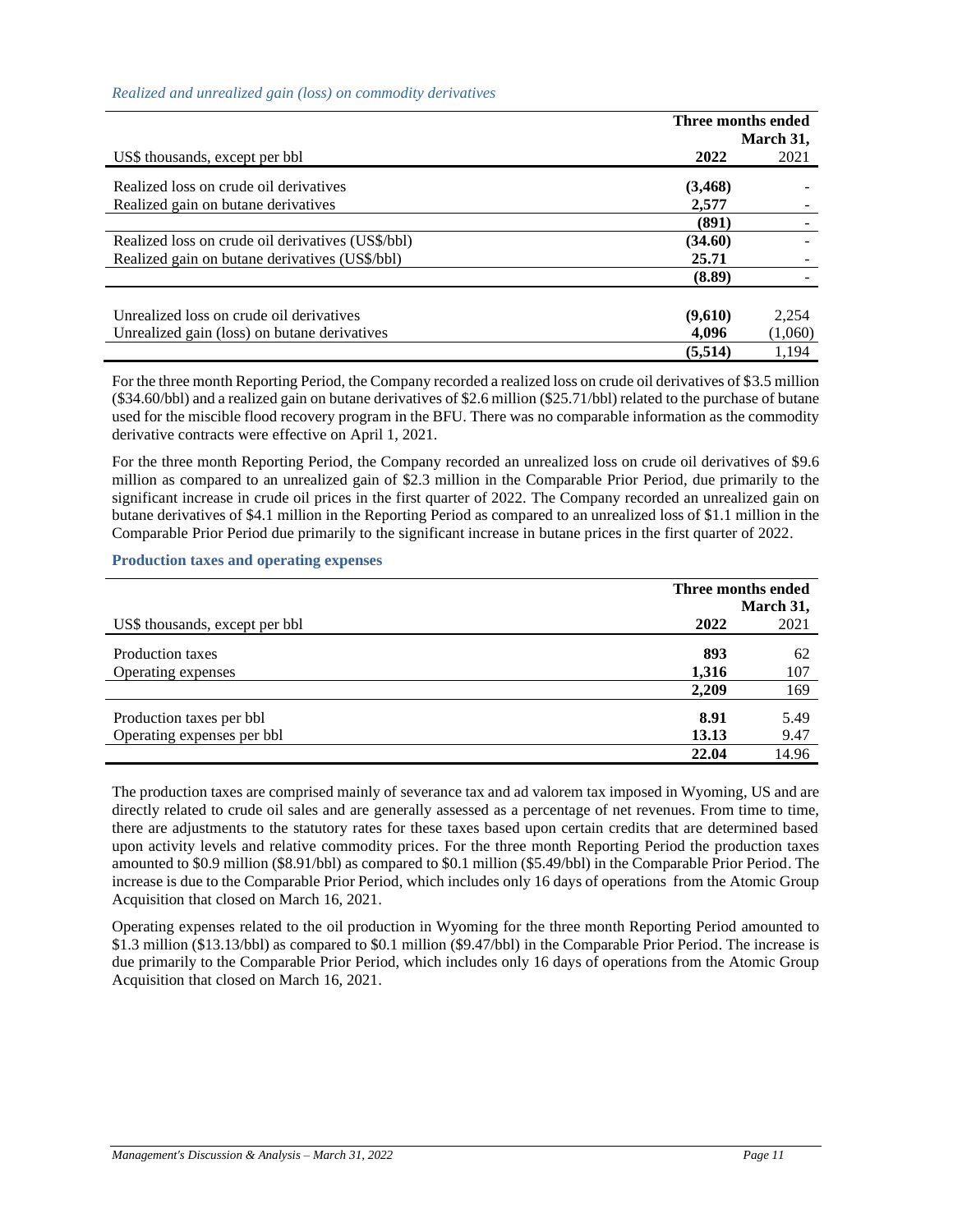### **Depletion, depreciation and amortization ("DD&A") expense**

|                                |       | Three months ended<br>March 31, |
|--------------------------------|-------|---------------------------------|
| US\$ thousands, except per bbl | 2022  | 2021                            |
| DD&A                           | 1.254 | 164                             |
| $DD&A$ per bbl                 | 12.51 | 14.51                           |

DD&A for the three month Reporting Period was \$1.3 million (\$12.51/bbl) as compared to \$0.2 million (\$14.51/bbl) in the Comparable Prior Period. Depletion is calculated based on unit of production, estimates of proved and probable reserves, and future development costs to bring those reserves into production. The increase in aggregate DD&A costs is due primarily to the Comparable Prior Period, which includes only 16 days of operations from the Atomic Group Acquisition that closed on March 16, 2021.

**General and administrative ("G&A") expenses**

|                                    | Three months ended |           |
|------------------------------------|--------------------|-----------|
|                                    |                    | March 31, |
| US\$ thousands                     | 2022               | 2021      |
| Salaries, benefits and consultants | 1,636              | 1,104     |
| Other                              | 426                | 319       |
|                                    | 2.062              | .423      |

G&A expenses amounted to \$2.1 million for the three month Reporting Period as compared to \$1.4 million in the Comparable Prior Period. The net increase in G&A expenses is due primarily to employee, office expenditures and consulting and advisory services with respect to the US operations as the Comparable Prior Period includes only 16 days as the Atomic Group Acquisition closed on March 16, 2021.

### **Share-based compensation expense**

The Company has a stock option plan where the number of Common Shares reserved under the plan shall not exceed 10% of the issued and outstanding Common Shares and the number reserved for any one individual may not exceed 5% of the issued and outstanding Common Shares. Exercise prices for stock options granted are determined by the closing market price on the day before the date of grant.

On January 29, 2022, the Company granted to its directors, officers and employees 15,430,000 stock options to acquire the Company's Common Shares at an exercise price of \$0.42 (CAD\$0.54) per share, with 13,380,000 options vesting immediately and 2,050,000 vesting after the first anniversary of the date of grant and all options expire five years from the date of grant. The related share-based compensation expense of \$3.3 million has been recognized in the statement of net loss for three months ended March 31, 2022 and as an addition to the contributed capital reserve. The fair value of each stock option granted was estimated on the date of grant using a Black-Scholes option pricing model.

As at March 31, 2022, the total outstanding stock options to purchase Common Shares are as follows:

|                            | Number of<br><b>Options</b> | Weighted Avg.<br><b>Exercise Price (US\$)</b> |
|----------------------------|-----------------------------|-----------------------------------------------|
| Balance, January 1, 2021   | 4,490,139                   | 1.41                                          |
| Expired                    | (474, 400)                  | 8.64                                          |
| Balance, December 31, 2021 | 4,015,739                   | 0.56                                          |
| Granted                    | 15,430,000                  | 0.42                                          |
| Forfeited                  | (309,095)                   | 0.56                                          |
| Balance, March 31, 2022    | 19,136,644                  | 0.45                                          |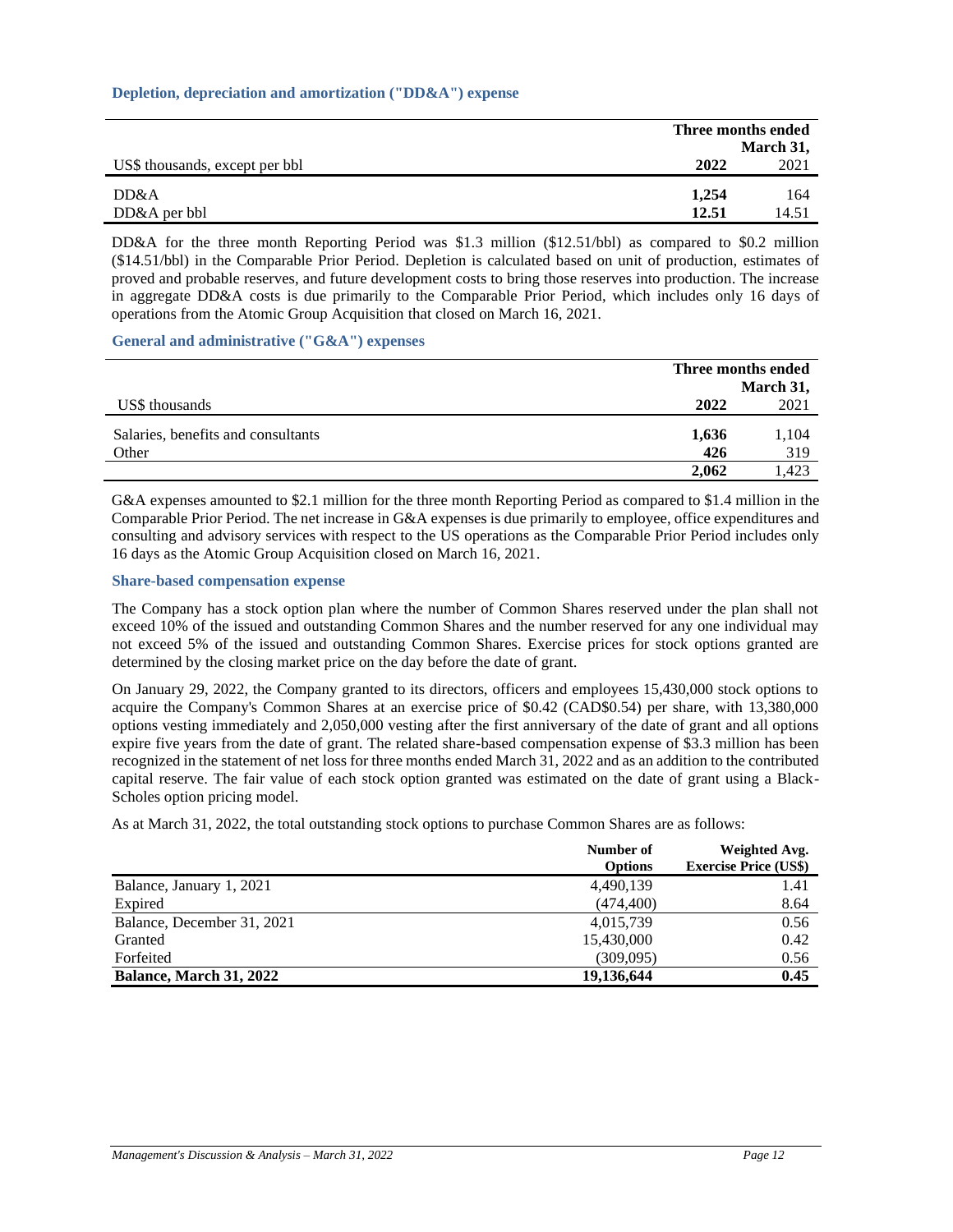#### **Finance costs**

Finance costs amounted to \$4.0 million for the three month Reporting Period, as compared to \$0.9 million in the Comparable Prior Period. The following table provides details of finance costs.

|                                          | Three months ended |      |  |
|------------------------------------------|--------------------|------|--|
|                                          | March 31,          |      |  |
| US\$ thousands                           | 2022               | 2021 |  |
| Interest expense on the SCF              | 1,554              | 234  |  |
| Financing costs for the SCF              | 2,134              | 545  |  |
| Interest on lease liabilities            |                    |      |  |
| Interest income                          | (159)              |      |  |
| Accretion of the SCF                     | 479                | 89   |  |
| Accretion of asset retirement obligation | 37                 |      |  |
|                                          | 4.047              | 873  |  |

The costs incurred in the Reporting Period and the Comparable Prior Period relate primarily to the Atomic Group Acquisition and ongoing US operations. The increase in interest expense in the Reporting Period is due to the initial draw of \$45.0 million from the Senior Credit Facility occurring on March 16, 2021 and the additional financing costs incurred in the first quarter of 2022 relate primarily to the \$1.18 million charge for obtaining a waiver from its lender and \$0.9 million related to additional 1% lender warrants issued on April 6, 2022 as discussed in the *"Capital Resources and Liquidity - Indebtedness"* section.

#### **Loss (gain) on derivative liabilities**

For the three month Reporting Period, the Company recorded a loss of \$1.6 million as compared to \$10.7 million in the Comparable Prior Period, that related to the remeasurement of the fair value of derivative liabilities as follows:

|                                           | Three months ended |        |  |
|-------------------------------------------|--------------------|--------|--|
|                                           | March 31,          |        |  |
| US\$ thousands                            | 2022               | 2021   |  |
| Lender warrants revaluation               | 2.342              | 2,380  |  |
| LIBOR interest rate floor revaluation     | (798)              | (104)  |  |
| Unit warrants revaluation                 |                    | 8.129  |  |
| 2020 short term loan warrants revaluation | 46                 | 308    |  |
| Loss on derivative liabilities            | 1.590              | 10.713 |  |

The lender warrant revaluation of \$2.3 million relates to the original 5% lender warrants issued on March 16, 2021 as discussed in the *"Capital Resources and Liquidity - Indebtedness"* section.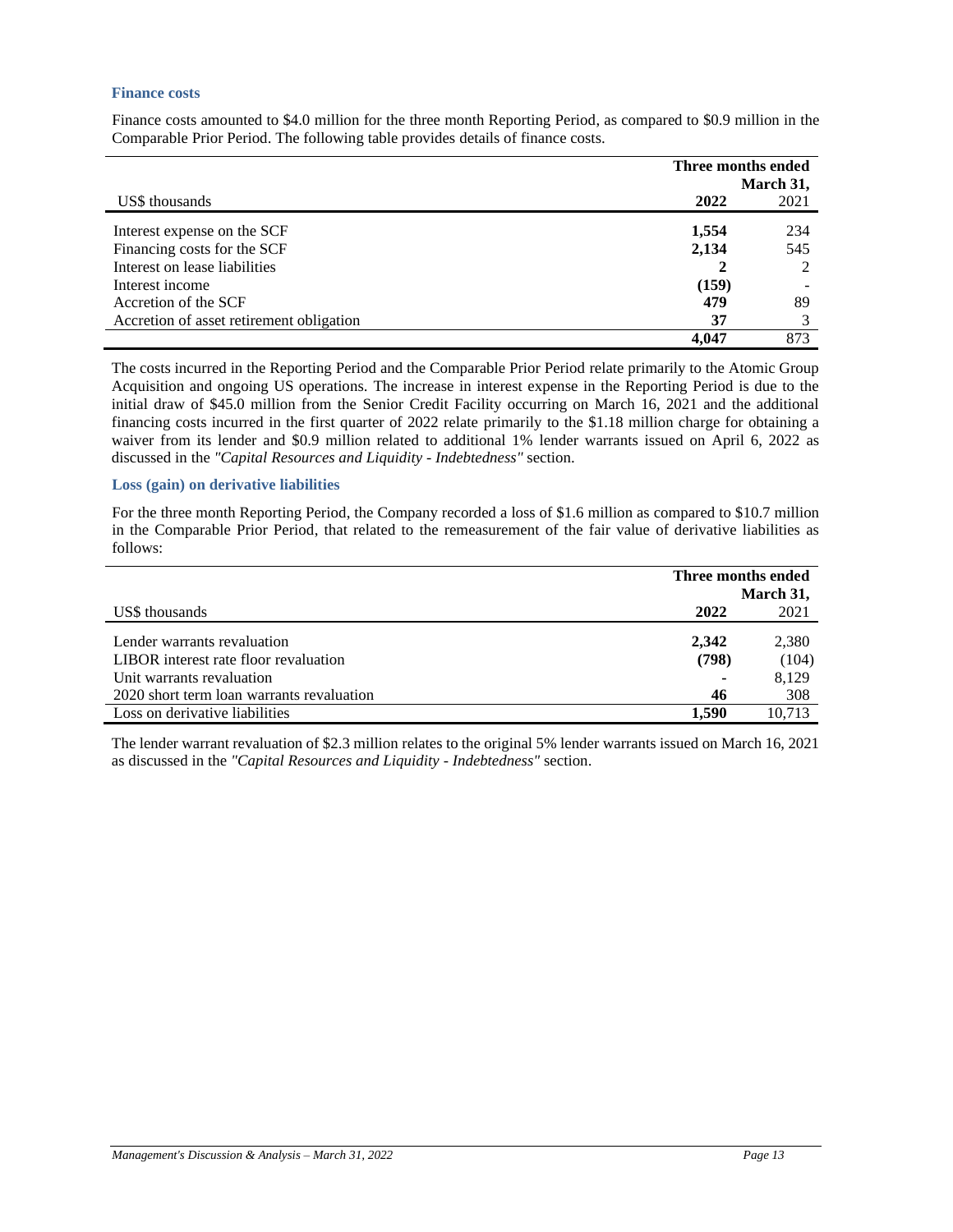# **CAPITAL EXPENDITURES**

# **Capital expenditures**

The following table sets forth a summary of the Company's capital expenditures incurred during the Reporting Period and the Comparable Prior Period:

|                                | Three months ended<br>March 31, |        |  |
|--------------------------------|---------------------------------|--------|--|
|                                |                                 |        |  |
| US\$ thousands                 | 2022                            | 2021   |  |
| Acquisitions                   | $\blacksquare$                  | 40,079 |  |
| Miscible flood injection costs | 2,680                           |        |  |
| <b>Exploration costs</b>       | 265                             |        |  |
| Other                          | 60                              | 248    |  |
|                                | 3,005                           | 40.327 |  |

In the three month Reporting Period, \$2.7 million of capital expenditures related to natural gas and liquid injections for the miscible flood recovery program in the BFU. All natural gas production in the BFU is reinjected into the BFU reservoir as part of the miscible flood recovery program, however to maximize the effectiveness of the miscible flood the Company acquires additional natural gas and liquids from third parties to inject through eight injector wells. The miscible flood recovery program has significantly increased the pressure in the reservoir and has resulted in increased oil production. In February 2022, due to higher commodity prices and reservoir modeling that has suggested sufficient NGLs have been injected into the reservoir to date such that there will be miscible flooding effects as long as reservoir pressure and voidage replacement is maintained, the injection stream was changed to be comprised primarily of dry natural gas, which is anticipated to continue until September 2022.

# **Assets retirement obligations ("ARO")**

As at March 31, 2022, the Company has recognized an ARO of \$6.8 million for the future abandonment and reclamation of its net ownership interests in oil and gas assets, including well sites and processing facilities that were acquired in the Atomic Group Acquisition. The estimated ARO includes cost assumptions to abandon wells or reclaim the property, the time frame in which such costs will be incurred as well as annual inflation factors to calculate the undiscounted and inflation adjusted estimated future liability of \$15.1 million as at March 31, 2022. The majority of these obligations are anticipated to be incurred 20 to 43 years in the future. As at March 31, 2022, the ARO was calculated using a discount factor of 2.59% being the risk-free rate based on US long-term bonds and an inflation rate of 2.0% per annum. Abandonment spending estimates are derived from both third-party cost indications and operational knowledge of the properties.

# **CAPITAL RESOURCES AND LIQUIDITY**

### **Cash and cash equivalents**

The decrease in cash and cash equivalents of \$0.9 million from \$7.8 million to \$6.9 million during the first quarter of 2022 represents cash provided by operating activities of \$3.9 million net of cash used in financing and investing activities of \$4.8 million. As at March 31, 2022, the cash and cash equivalent balance included \$1.4 million held in escrow accounts with respect to certain production taxes and royalty payments, pursuant to US legal requirements.

### **Working capital**

The Company had a working capital deficiency of \$5.8 million as at March 31, 2022, as compared to a working capital deficiency of \$40.0 million at December 31, 2021. The decrease in the working capital deficiency is due mainly to the SCF, derivative liabilities, and commodity derivative liabilities being reclassified to non-current liabilities as at March 31, 2022 (see *"Capital Resources and Liquidity - Indebtedness"*). As at March 31, 2022, the major components of the Company's current assets were cash and cash equivalents (52%) and accounts receivable (43%) that are comprised primarily of a \$1.5 million revenue receivable from one purchaser and \$2.9 million from Cuda which is a joint interest partner in the Wyoming assets and represents joint interest billings to Cuda from July 2021 to March 2022 net of its petroleum sales which are considered first lien priority on Cuda's security against the BFU as discussed in *"Overview and Overall Performance – US Operations"*. As discussed in *"Major Events Subsequent to the Reporting Period"*, the Company has agreed to acquire all of Cuda's interests in the Atomic Group assets which will result in the settlement of the joint interest receivable balance. As such, the Company considers all of its accounts receivable as at March 31, 2022 to be collectable.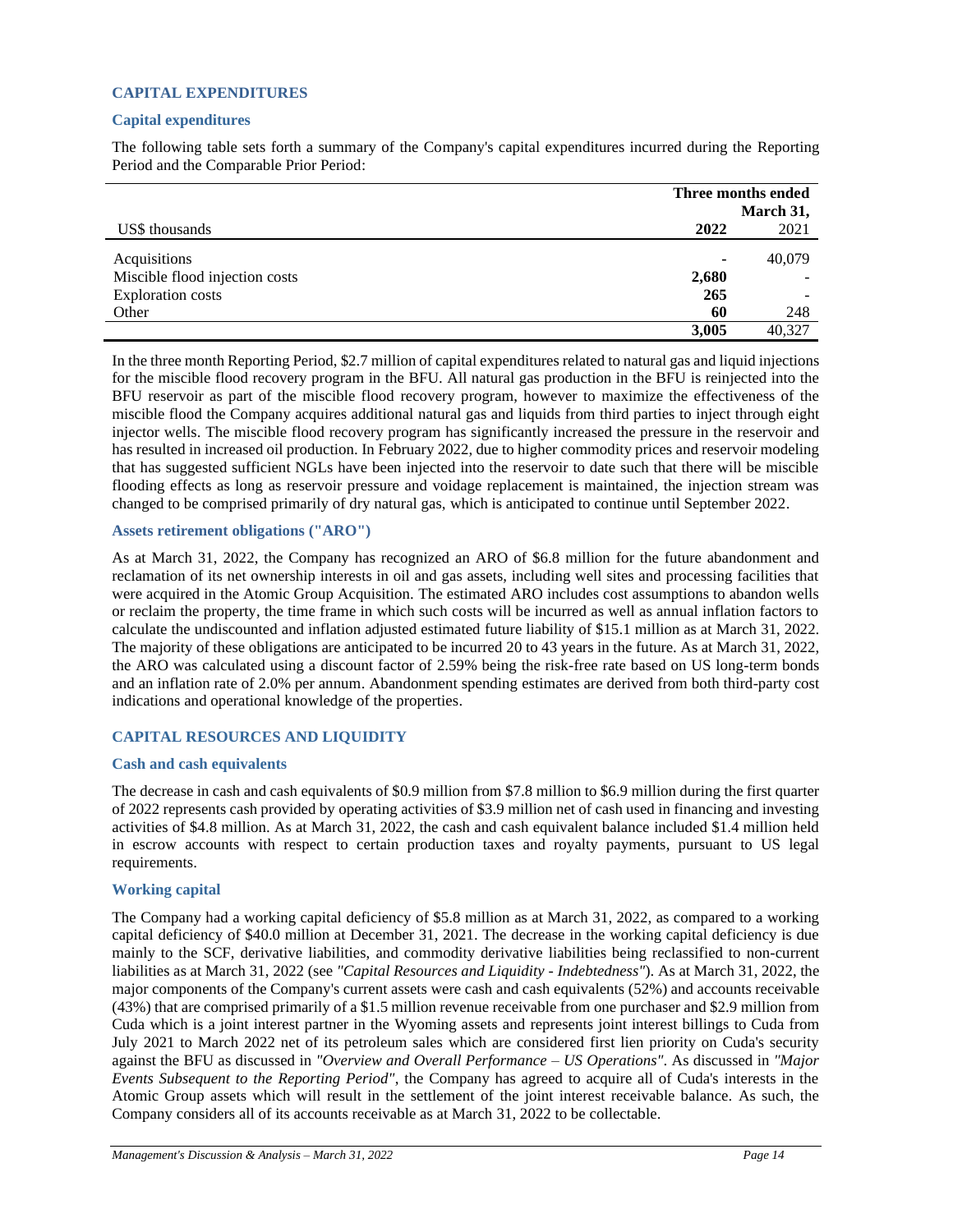Current liabilities largely consist of trade payables and accrued liabilities (29%), revenue and production taxes payable (46%) related to the Company's operations and commodity derivative liabilities (25%) related to its risk management program. The Company will manage its working capital using its cash flow from operating activities and funds from equity or debt issuances, if any. The Company invests its excess cash in short-term interest-bearing accounts with its financial institutions.

### **Indebtedness**

# *Senior Credit Facility*

The Atomic Group Acquisition was funded in part with debt through a loan agreement dated March 16, 2021 between a US based global investment firm (the "**Lender**") and COPL America Inc. (the "**Borrower**" or "**COPL America**"), a 100% owned subsidiary of the Company, repayable within a four-year term. To fund the Atomic Group Acquisition, the Borrower drew an initial principal loan amount of \$45.0 million. The amount funded to COPL America of approximately \$43.2 million, net of financing and transaction costs was used to settle Atomic's previously outstanding external debt of \$26.1 million, a \$10.0 million payment to the vendor, \$5.0 million of the Atomic Purchase Price initially withheld and paid subsequent to March 16, 2021, and the remainder for funding ongoing US operations.

The SCF agreement is subject to an interest rate of LIBOR, with a floor of 2.0% plus 10.5% per annum with such interest to be paid monthly in arrears. From the first anniversary of the SCF, the outstanding loan principal will be repaid monthly by COPL America's cash resources in excess of \$2.5 million, and COPL America may prepay amounts outstanding subject to prepayment premiums from the first anniversary of the loan. The SCF also includes mandatory prepayments of the outstanding principal amount for any of the following transactions undertaken by the Borrower: (i) assets sales greater than \$0.15 million per transaction or \$0.25 million in aggregate over the term of the SCF; (ii) insurance proceeds greater than \$0.15 million and (iii) issuance of indebtedness, extraordinary receipts and equity issuances.

The SCF includes the following covenants: spending on capital expenditures subject to lender approval, and the maintenance of certain financial ratios for asset coverage (1.5:1.0), a leverage ratio (range of 2.5:1 and 3.0:1) and liquidity (45-day minimum average balance of unrestricted cash must be at least \$2.5 million). Financial ratio covenants are applicable for the periods commencing after the first anniversary of the SCF. The SCF did not require security or guarantees to be provided by the Company or its wider group outside of the US and all financial ratios are calculated with reference to only COPL America and its US subsidiaries.

The SCF has an accordion feature whereby the Borrower may draw upon up to a maximum of \$20.0 million for future development, at the sole discretion of the Lender. As at March 31, 2022, the accordion feature was undrawn.

Under a separate warrant agreement dated March 16, 2021, the Lender was granted warrants representing 5% of the common shares of COPL America for an exercise price of \$0.01 per warrant and an additional 1% of the common shares of COPL America for an exercise price of \$0.01 per warrant on April 6, 2022 and effective on March 31, 2022 for a total of 6% (the "**Lender Warrants**"**)** pursuant to a third amending agreement to the SCF. The Lender Warrants may be exercised, in whole or in part at any time and from time to time from and after March 16, 2021 until the later of: (i) the  $60<sup>th</sup>$  day following the date on which the SCF is paid in full and (ii) March 16, 2025. Upon exercise, the Lender would be entitled to redeem such Lender Warrants for an amount equal to the greater of 6% of the Company's market capitalization or 6% of the net asset value of COPL America at such time. The Lender Warrants were issued as a requirement of the Lender for providing the SCF and are part of the cost of debt and factored into overall determination of the effective interest rate for the facility. As the Lender Warrants are a puttable financial instrument at the option of the Lender, COPL America cannot avoid issuing cash or common shares to the Lender and they are classified as derivative liabilities recognized at fair value upon issuance and measured at each reporting period end with changes in fair value recognized in net income (loss).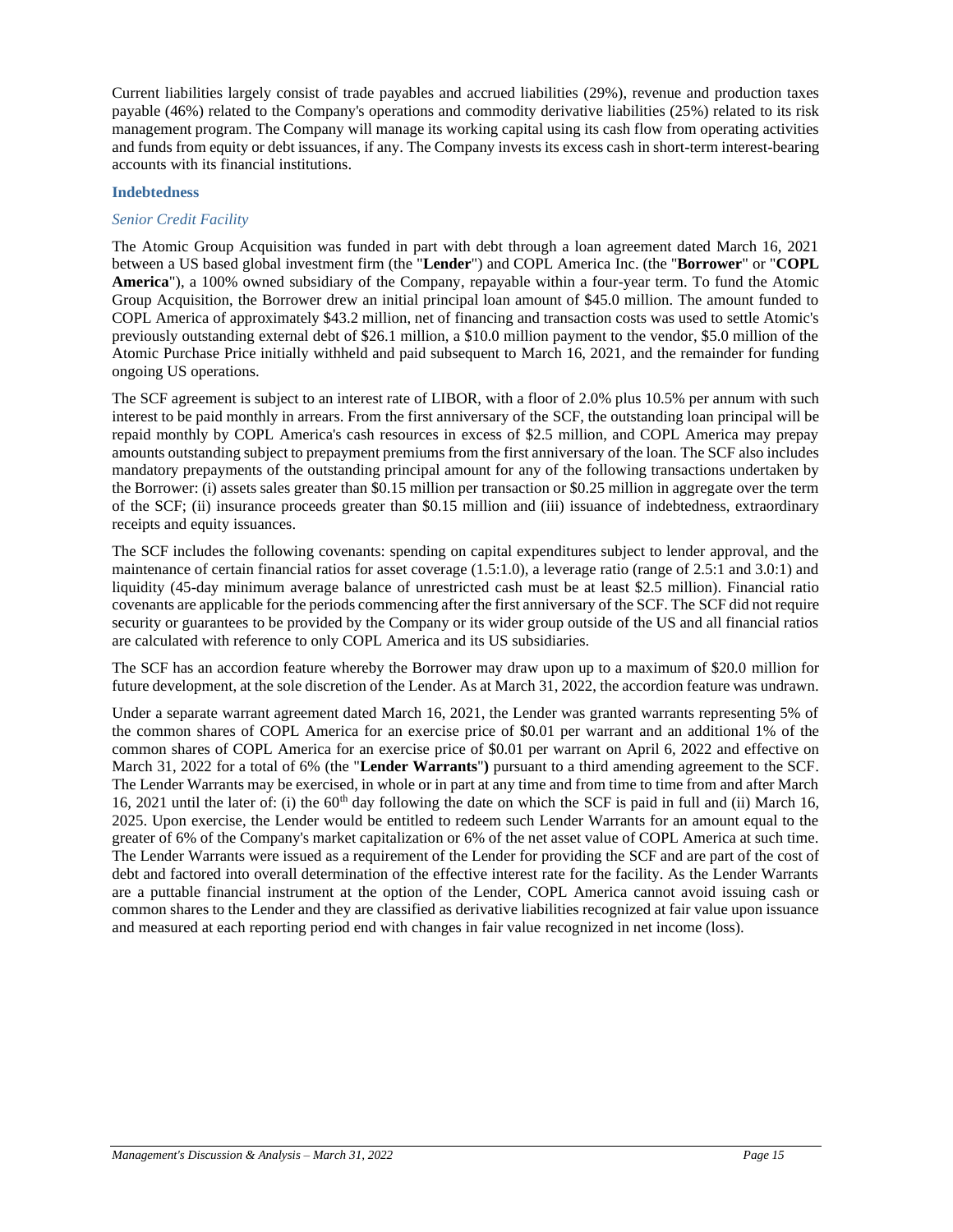|                                                      | <b>Senior</b>   |                    |              |
|------------------------------------------------------|-----------------|--------------------|--------------|
|                                                      | <b>Credit</b>   | <b>Derivative</b>  |              |
| US\$ thousands                                       | <b>Facility</b> | <b>Liabilities</b> | <b>Total</b> |
| Principal amount                                     | 45,000          |                    | 45,000       |
| Lender's closing and legal costs (c)                 | (1,870)         |                    | (1,870)      |
| Borrower's closing and legal costs (c)               | (1,560)         |                    | (1,560)      |
| Initial valuation of Lender Warrants (a)             | (4,900)         | 4,900              |              |
| Initial valuation of LIBOR floor (b)                 | (2,252)         | 2,252              |              |
| Financing costs expensed upon initial valuation (c)  | 545             |                    | 545          |
| Lender Warrants revalued as at December 31, 2021 (a) |                 | (2,650)            | (2,650)      |
| LIBOR floor revaluation as at December 31, 2021 (b)  |                 | (937)              | (937)        |
| Accretion                                            | 1,409           |                    | 1,409        |
| <b>Balance, December 31, 2021</b>                    | 36,372          | 3,565              | 39,937       |
| Lender Warrants revalued as at March 31, 2022 (a)    |                 | 3,260              | 3,260        |
| LIBOR floor revaluation as at March 31, 2022 (b)     |                 | (798)              | (798)        |
| Accretion                                            | 479             |                    | 479          |
| Balance, March 31, 2022                              | 36,851          | 6,027              | 42,878       |

The following table provides a summary of the SCF including associated derivative liabilities as at March 31, 2022:

As at March 16, 2021, the fair value of the SCF of \$45.0 million was assigned as follows: \$35.0 million, net of financing costs of \$2.8 million to the SCF, \$4.9 million to the Lender Warrants and \$2.3 million to the LIBOR floor.

- (a) As at March 31, 2022, the Lender Warrants were revalued at \$5.5 million using 6% of COPL's market capitalization on a fully diluted basis (December 31, 2021 - \$2.3 million using 5% of COPL's market capitalization on a fully diluted basis). The resulting change in fair value of \$3.3 million related to \$2.3 million on the original 5% Lender Warrants recognized in the loss on derivative liabilities and \$0.9 million related to the additional 1% Lender Warrants recognized in financing costs for the three month Reporting Period.
- (b) The LIBOR floor was assessed to be an embedded derivative. As at March 16, 2021, the LIBOR floor was in-the-money, and the forward curve for 1-month LIBOR over the term of the SCF indicates that it will remain in the money for the duration of the SCF. Therefore, the LIBOR floor is not closely related to the host debt contract of \$45.0 million, and is recognized as a derivative liability that is revalued at each reporting period end with resulting changes in fair value recognized in net income (loss). As at March 31, 2022, the LIBOR floor was revalued at \$0.5 million (December 31, 2021 - \$1.3 million) and the resulting change in fair value of \$0.8 million was recognized in net loss for the three month Reporting Period.
- (c) Aggregate financing costs associated with the SCF of \$3.4 million were allocated to the three components of the SCF based on the relative fair value of each component. The costs associated with the loan portion of \$35.0 million form part of the amortized costs of the loan used to determine the effective interest rate of 20.9%. The proportionate financing costs of \$0.5 million associated with the initial valuation of the derivative liabilities of the LIBOR floor and the Lender Warrants were expensed on the inception date of the debt.

During the three month Reporting Period, COPL America paid interest on this loan in the amount of \$1.6 million.

As at December 31, 2021, the Borrower was considered to be in default on the SCF with respect to the following:

- failure to meet a liquidity covenants at the end of November 2021 and the end of February 2022 due mainly to an uncollected joint interest receivable from Cuda that is in receivership (see *"Overview and Overall Performance – US Operations"* section); and
- failure to notify the Lender of material events involving Cuda.

Due to these defaults, the Company had classified the SCF as a current liability as at December 31, 2021. On March 31, 2022, the Borrower received a waiver from the Lender with respect to the above-noted defaults subject to certain conditions and fees. Due to the waiver, the Company is no longer in default on the SCF and the indebtedness has been classified as a non-current liability as at March 31, 2022.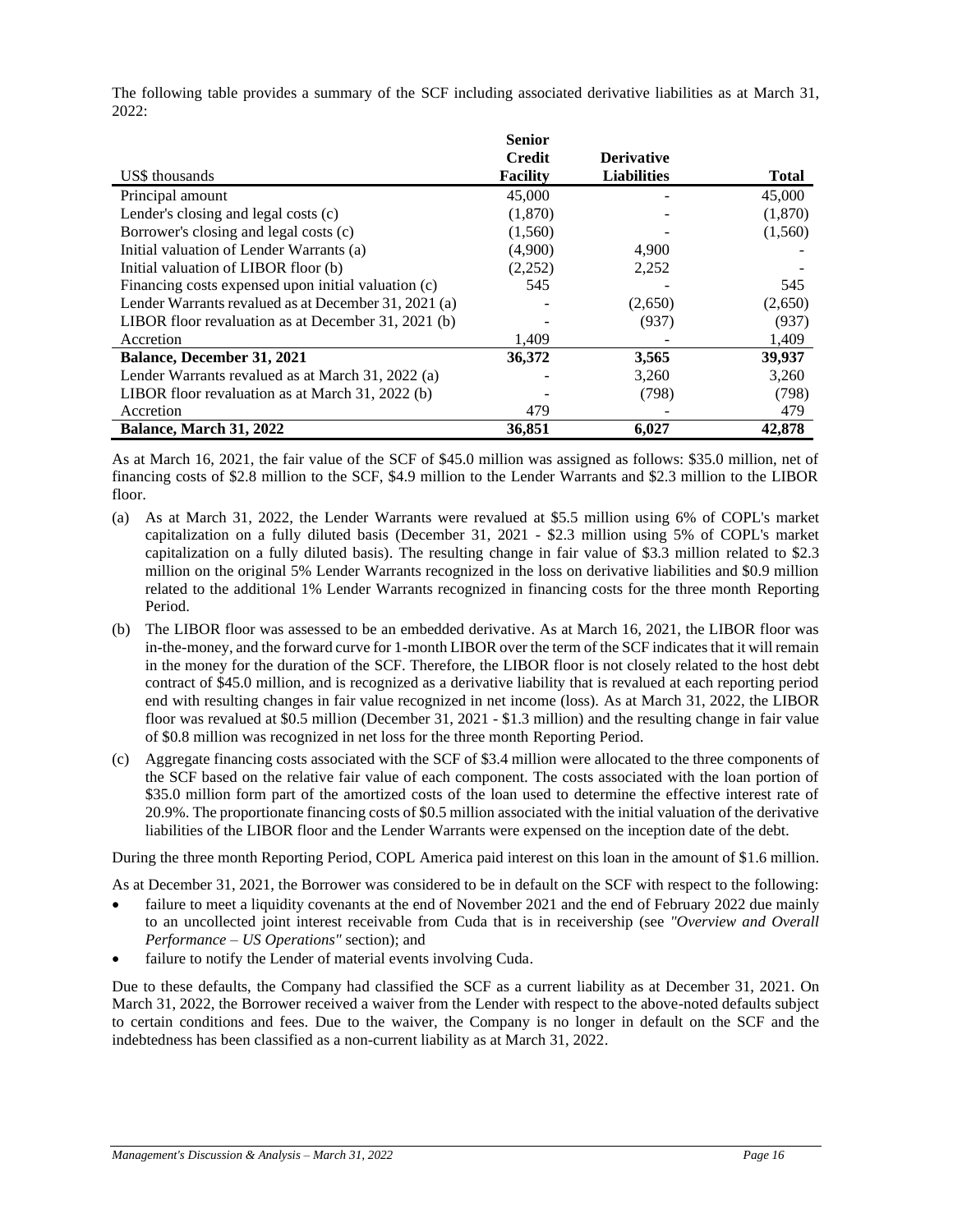Subsequent to March 31, 2022, the Company has satisfied the following conditions of the above-noted waiver:

- submitted the APOD related to spending from March 31, 2022 to June 30, 2022 and the Lender has approved as at April 15, 2022;
- the waiver fee of \$1.18 million has been reflected in financing costs in the Reporting Period; and
- the Lender Warrants that in aggregate are exercisable for 6% of the common shares in the Borrower have been issued.

# **Shareholders' Equity**

The shareholders' equity decreased from \$35.0 million as at December 31, 2021 to \$24.4 million as at March 31, 2022. This decrease of \$10.6 million resulted primarily from the following:

- an increase in the contributed capital reserve of \$3.3 million representing the fair value of 15,430,000 stock options granted on January 29, 2022 (see *"Results of Operations – Share-Based Compensation expense"* section); and
- increase in the deficit as a result of a net loss of \$14.0 million incurred in the three month Reporting Period.

### *Securities outstanding as at March 31, 2022*

As at March 31, 2022, the Company had the following issued and outstanding securities:

- 194,519,464 issued and outstanding Common Shares;
- 5,850,000 Common Share purchase warrants issued and outstanding to purchase Common Shares with a weighted average exercise price of \$0.41 per share and a remaining contractual life of 93 days to about 12 months; and
- 19,136,644 stock options issued and outstanding to purchase Common Shares with a weighted average exercise price of \$0.45 per Common Share and a remaining contractual life of approximately eight months to 4 years and ten months.

As at the date of this MD&A, and pursuant to the April 2022 Brokered Placing the Company has 244,449,464 Common Shares and 32,812,200 Common Share purchase warrants issued and outstanding.

# **Going Concern**

The Financial Statements are prepared on a going concern basis which assumes that the Company will be able to realize its assets and discharge its liabilities in the normal course of business. The Company is pursuing exploration and development projects and contracts that will require substantial additional financing before they are able to generate positive operating cash flows. As indicated in *"Major Events Subsequent to the Reporting Period"* the Company closed a financing comprised of equity and warrants in April 2022, however, there is no guarantee the funds will be sufficient and there is no assurance that the Company will be able to raise the additional funds necessary to finance the Company's significant exploration and development opportunities on terms acceptable to the Company and therefore the Company may not be able to meet its current forecasted operating and capital expenditure obligations for the next 12 months. With no assurance that additional financing will be obtained there is material uncertainty that casts significant doubt on the Company's ability to continue as a going concern. The Financial Statements do not give effect to adjustments that would be necessary to the carrying values and classifications of assets and liabilities should the Company be unable to continue as a going concern.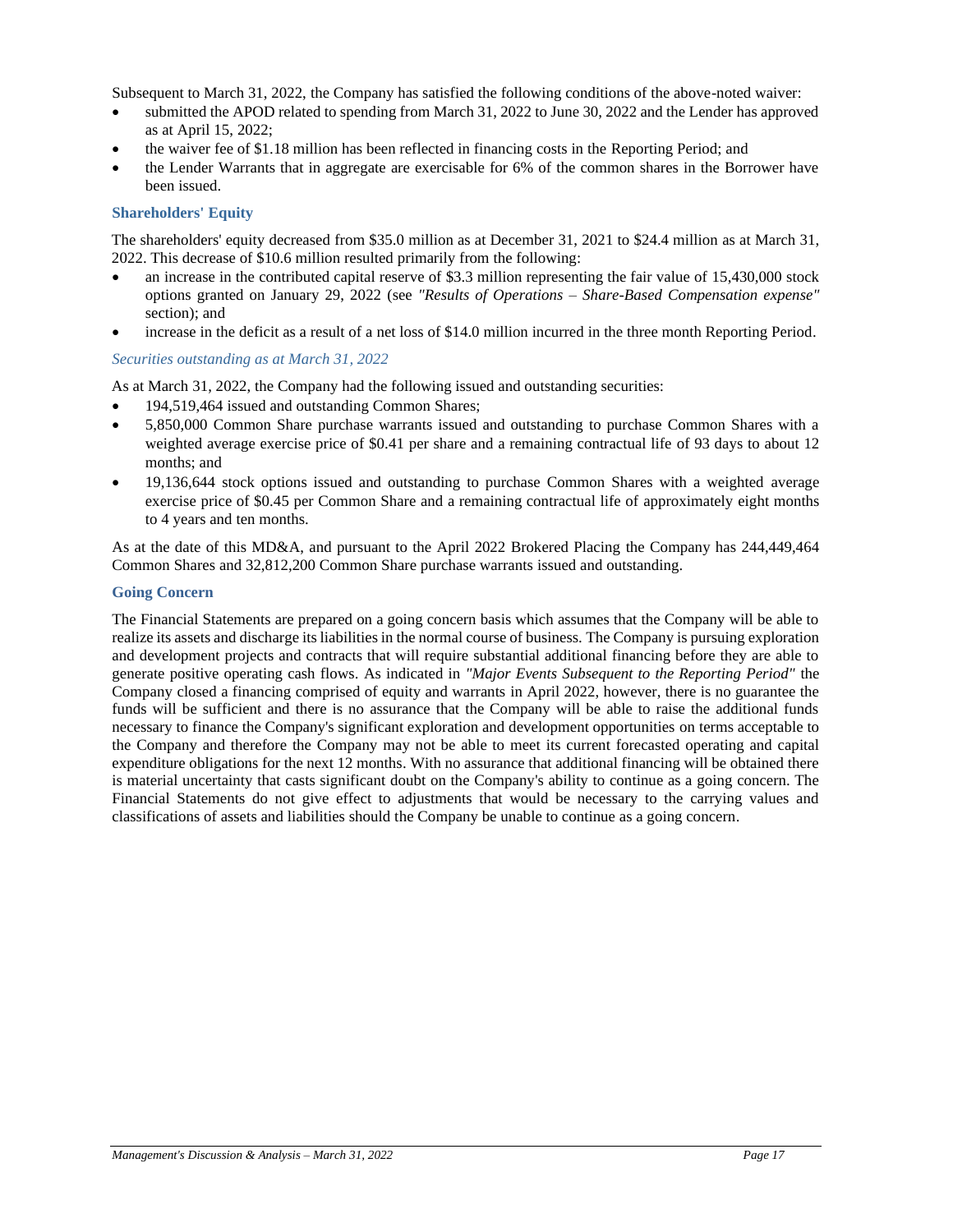### **Contractual obligations and commitments**

The Company enters into various contractual obligations and commitments in the normal course of operations. The following table lists the Company's estimated material contractual obligations and commitments as at March 31, 2022:

| Calendar year (US\$ thousands)                         | 2022   | 2023-2024 | 2025-2026 | <b>Thereafter</b> |
|--------------------------------------------------------|--------|-----------|-----------|-------------------|
| Accounts payable and accrued liabilities               | 14.147 |           |           |                   |
| Senior Credit Facility                                 |        |           | 45,000    |                   |
| Lender Warrants                                        |        |           | 5,510     |                   |
| NGL purchase agreements <sup>(1)</sup>                 | 1.415  | 4.165     | 3,640     |                   |
| Lease liabilities $(2)$                                | 62     | 150       |           |                   |
| Total estimated contractual commitments <sup>(3)</sup> | 15.624 | 4.315     | 54,150    |                   |

(1) Includes commitments to purchase mixed natural gas liquids, consisting primarily of propane and butane for the miscible flood recovery program in the BFU**.**

- (2) Includes a commitment with respect to lease obligations relating to its office in Calgary, Alberta, Canada, which expires on August 31, 2024.
- (3) Contractual obligations and commitments that are not material to the Company are excluded from the above table. The Company's ARO are excluded from the table as these obligations arose from a regulatory requirement rather than from a contractual arrangement. The Company estimates the total undiscounted and inflation adjusted cash flow to settle its ARO on its wells and facilities as at March 31, 2022 to be approximately \$15.1 million and is estimated to be incurred 20 to 43 years in the future. The estimate for determining the undiscounted ARO requires significant assumptions on both the cost and timing of the abandonment and therefore the actual obligation may differ materially.

#### *ShoreCan's Commitments*

The Company currently holds a 50% interest in a jointly controlled entity, ShoreCan, focusing on acquisitions of upstream oil and gas exploration, development and producing assets in sub-Saharan Africa. ShoreCan had committed to invest up to a maximum of \$80.0 million into Essar Nigeria in the form of an interest-free shareholder loan. As at the date of filing this MD&A, COPL has not provided any guarantee in respect of obligations, commitments and/or losses of either ShoreCan or Essar Nigeria (see *"Overview and Overall Performance – African Portfolio"*)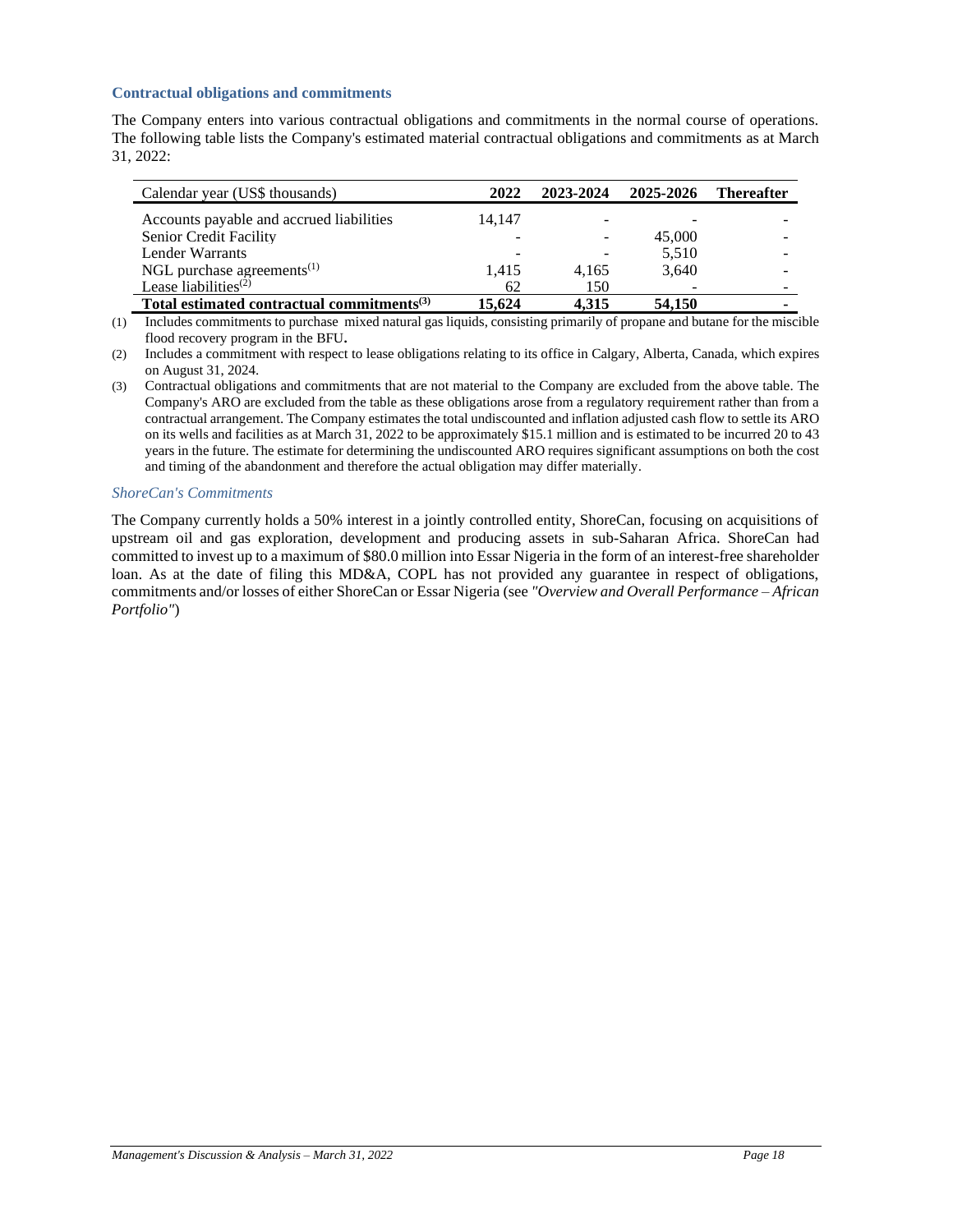# **SUMMARY OF QUARTERLY RESULTS**

The following table provides a summary of quarterly information:

| Quarters Ended (\$US thousands, except unit and per<br>unit amounts, shares and per share amounts) | Mar22     | Dec21    | Sep21    | Jun21    | Mar <sub>21</sub> | Dec20   | Sep20                    | Jun20          |
|----------------------------------------------------------------------------------------------------|-----------|----------|----------|----------|-------------------|---------|--------------------------|----------------|
| <b>OPERATING</b>                                                                                   |           |          |          |          |                   |         |                          |                |
| Average net daily production                                                                       |           |          |          |          |                   |         |                          |                |
| Light oil (bbls/d)                                                                                 | 1,114     | 1,094    | 1,071    | 796      | 706               |         |                          |                |
| Natural gas $(mcf/d)^{(1)}$                                                                        | 1,255     | 1,283    | 1,068    | 497      | 428               |         |                          |                |
| Total $(boe/d)^{(2)}$                                                                              | 1,323     | 1,308    | 1,249    | 878      | 777               |         |                          |                |
| Netback (US\$/bbl)                                                                                 |           |          |          |          |                   |         |                          |                |
| Realized sales price                                                                               | 91.14     | 73.91    | 67.52    | 61.39    | 56.33             |         |                          |                |
| Realized loss on crude oil derivatives                                                             | (34.60)   | (13.56)  | (6.58)   | (3.61)   |                   |         |                          |                |
| Royalties                                                                                          | (20.57)   | (16.01)  | (14.32)  | (13.94)  | (12.34)           |         |                          |                |
| Production taxes                                                                                   | (8.91)    | (7.39)   | (6.65)   | (6.06)   | (5.49)            |         |                          |                |
| Operating expenses                                                                                 | (13.13)   | (9.30)   | (23.99)  | (12.04)  | (9.47)            |         |                          |                |
| Realized gain on butane derivatives                                                                | 25.71     | 16.32    | 10.90    | 1.37     |                   | ٠       |                          |                |
| Operating netback <sup>(3)</sup>                                                                   | 39.64     | 43.97    | 26.88    | 27.11    | 29.03             | L.      | ÷                        | ÷.             |
| <b>FINANCIAL</b>                                                                                   |           |          |          |          |                   |         |                          |                |
| Petroleum sales, net of royalties                                                                  | 7,073     | 5,829    | 5,242    | 3,435    | 497               |         |                          |                |
| Realized loss on crude oil derivatives                                                             | (3, 468)  | (1,365)  | (648)    | (261)    |                   |         |                          |                |
| Unrealized gain (loss) on crude oil derivatives                                                    | (9,610)   | (692)    | (2, 456) | (9, 437) | 2,254             |         |                          |                |
| Production taxes                                                                                   | (893)     | (744)    | (655)    | (439)    | (62)              |         |                          |                |
| Operating costs                                                                                    | (1,316)   | (936)    | (2,364)  | (872)    | (107)             |         |                          |                |
| Realized gain on butane derivatives                                                                | 2,577     | 1,643    | 1,074    | 99       |                   |         |                          |                |
| Unrealized gain (loss) on butane derivatives                                                       | 4,096     | (2, 468) | 3,718    | 7,165    | (1,060)           | ÷,      | $\overline{\phantom{a}}$ | $\overline{a}$ |
| Operating income $(\text{loss})^{(3)}$                                                             | (1, 541)  | 1,267    | 3,911    | (310)    | 1,522             | L.      |                          |                |
| Depletion, depreciation and amortization                                                           | (1,254)   | (1,252)  | (1,291)  | (975)    | (164)             | (18)    | (17)                     | (17)           |
| General and administrative                                                                         | (2,062)   | (2,484)  | (2, 453) | (1,942)  | (1, 423)          | (1,008) | (843)                    | (627)          |
| Share-based compensation                                                                           | (3,329)   |          |          |          |                   | L.      | (973)                    |                |
| Acquisition costs                                                                                  |           | (14)     | (33)     | (255)    | (1, 857)          | (431)   | ÷                        |                |
| Finance costs                                                                                      | (4,047)   | (2,110)  | (1, 868) | (2,047)  | (873)             | (16)    | (167)                    | (184)          |
| Gain (loss) on derivative liabilities                                                              | (1,590)   | 3,022    | 8,937    | (155)    | (10,713)          | 115     | 19                       | (47)           |
| Gain on extinguishment of loan                                                                     |           |          | 332      |          |                   |         |                          | 13             |
| Other                                                                                              | (189)     | 60       | (67)     | (43)     | (258)             | (315)   | (87)                     | (57)           |
| Net income (loss)                                                                                  | (14, 012) | (1,511)  | 7,468    | (5, 727) | (13,766)          | (1,673) | (2,068)                  | (919)          |
| Net income (loss) per share – basic and diluted (US\$)                                             | (0.07)    | (0.01)   | 0.05     | (0.04)   | (0.14)            | (0.03)  | (0.05)                   | (0.03)         |
| Weighted average Common Shares $(000s)$ – basic                                                    | 194,519   | 173,805  | 159,108  | 149.536  | 98.960            | 48.722  | 45,786                   | 34.838         |
| End of period Common Shares (000s)                                                                 | 194,519   | 194,519  | 164,269  | 149,786  | 149,511           | 48,722  | 48,722                   | 34,838         |
| Capital expenditures                                                                               | 3,005     | 10,718   | 5,904    | 10,419   | 40,327            | 5,031   | 146                      |                |
| Cash and cash equivalents                                                                          | 6,858     | 7,841    | 11,497   | 15,552   | 28,996            | 1,401   | 2,206                    | 64             |
| Current assets                                                                                     | 13,132    | 15,390   | 17,637   | 20,341   | 32,617            | 1,658   | 2,363                    | 435            |
| Total assets                                                                                       | 96,992    | 97,778   | 86,603   | 84,281   | 92,580            | 6,992   | 3,068                    | 966            |
| Indebtedness                                                                                       | 36,851    | 36,372   | 35,908   | 35,798   | 35,384            | 683     | 797                      | 404            |
| Derivative liabilities related to indebtedness                                                     | 6,027     | 3,565    | 5,634    | 9,395    | 9,428             | 91      | 192                      | 50             |
| Shareholders' equity (deficit)                                                                     | 24,409    | 35,011   | 29,247   | 13,062   | 18,571            | (595)   | 1,237                    | (2,050)        |

Notes:

(1) All of the Company's natural gas production is reinjected for the miscible flood recovery program in the BFU and NGL production is not measured separately. As such, these volumes have not been included in the netback calculations.

(2) The March 31, 2021 three month Comparable Prior Period includes only 16 days of operations from the Atomic Group Acquisition which closed on March 16, 2021.

(3) Operating netback and operating income are Non-IFRS measurements used by management to analyze operating performance. These measures are commonly used in the oil and gas industry and are considered informative by management, shareholders, and analysts. These measures may differ from that used by other companies and accordingly may not be comparable to such measures as reported by other oil and gas producing companies.

The significant change in the Company's quarterly net results since March 2021 relates primarily to the Atomic Group Acquisition (see *"Overview and Overall Performance – US Operations"* section).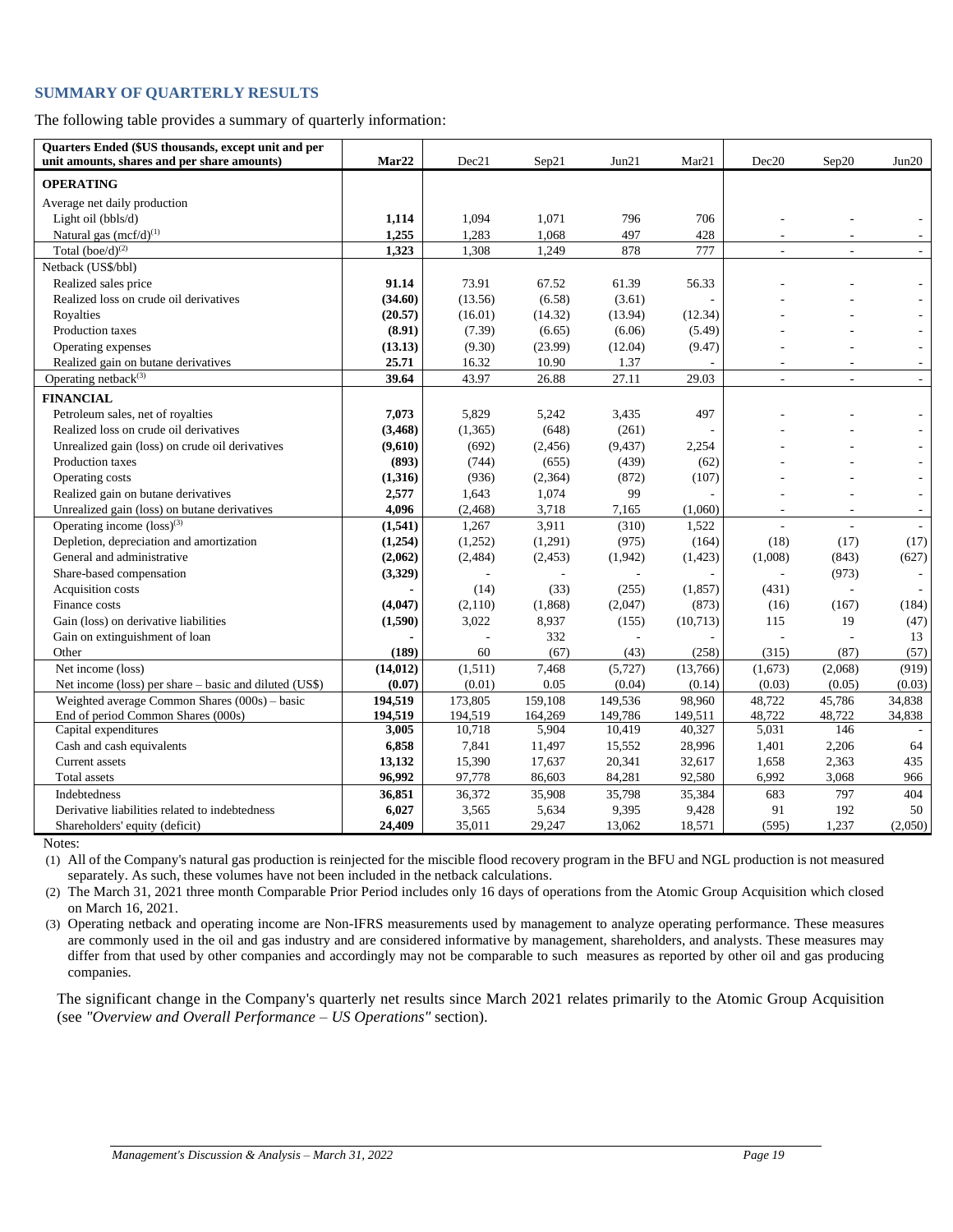# **OFF BALANCE SHEET ARRANGEMENTS**

The Company does not have any off-balance sheet arrangements that would result in a material change to its financial position and performance during the Reporting Period and Comparable Prior Period.

### **TRANSACTIONS WITH RELATED PARTIES**

Related parties include subsidiaries, joint arrangements, key management personnel, the directors, immediate family members of key management personnel and directors, and entities which are, directly or indirectly, controlled by, jointly controlled by or significantly influenced by key management personnel, directors or their close family members.

During the three month Reporting Period, there were no material related party transactions other than the 10,980,000 stock options granted to its directors and officers and 4,450,000 stock options granted to its employees on January 29, 2022 as discussed in the *"Results of Operations – Share-Based Compensation expense"* section.

# **ACCOUNTING PRONOUNCEMENTS AND SIGNIFICANT ACCOUTING JUDGEMENTS AND ESTIMATES**

The preparation of the Financial Statements in accordance with IFRS requires the Company to make estimates, assumptions and judgements in applying the Company's accounting policies and practices, which may have a significant impact on the financial results reported by the Company. Actual results could differ from estimated amounts, and those differences may be material. Refer to the audited financial statements as at December 31, 2021 which are available on the Company's website at [www.canoverseas.com](http://www.canoverseas.com/) and on SEDAR at [www.sedar.com](http://www.sedar.com/) for a comprehensive discussion of the Company's critical accounting judgements and estimates and new and amended accounting standards.

### **RISK FACTORS**

Refer to the AIF dated March 31, 2022, which is available on the Company's website at [www.canoverseas.com](http://www.canoverseas.com/) and on SEDAR at [www.sedar.com](http://www.sedar.com/) for a comprehensive discussion of the Company's risk factors.

## **DISCLOSURE CONTROLS AND PROCEDURES**

The Company's Chief Executive Officer and Chief Financial Officer (the "**Certifying Officers**") have designed disclosure controls and procedures ("**DC&P**"), as defined in National Instrument 52-109 – *Certification of Disclosure in Issuers' Annual and Interim Filings* ("**NI 52-109**"), or caused it to be designed under their supervision, to provide reasonable assurance that material information relating to the Company is made known to them by others, particularly during the period in which the annual filings are being prepared, and information required to be disclosed by the Company in its annual filings, interim filings or other reports filed or submitted by it under securities legislation is recorded, processed, summarized and reported within the time periods specified in securities legislation. Management of COPL, including the Certifying Officers evaluate the effectiveness of the Company's DC&P annually.

While the Certifying Officers believe that the Corporation's DC&P provide a reasonable level of assurance and are effective, they do not expect that the DC&P will prevent all errors and fraud. A control system, no matter how well conceived, maintained and operated, can provide only reasonable, but not absolute, assurance that the objectives of the control system will be met.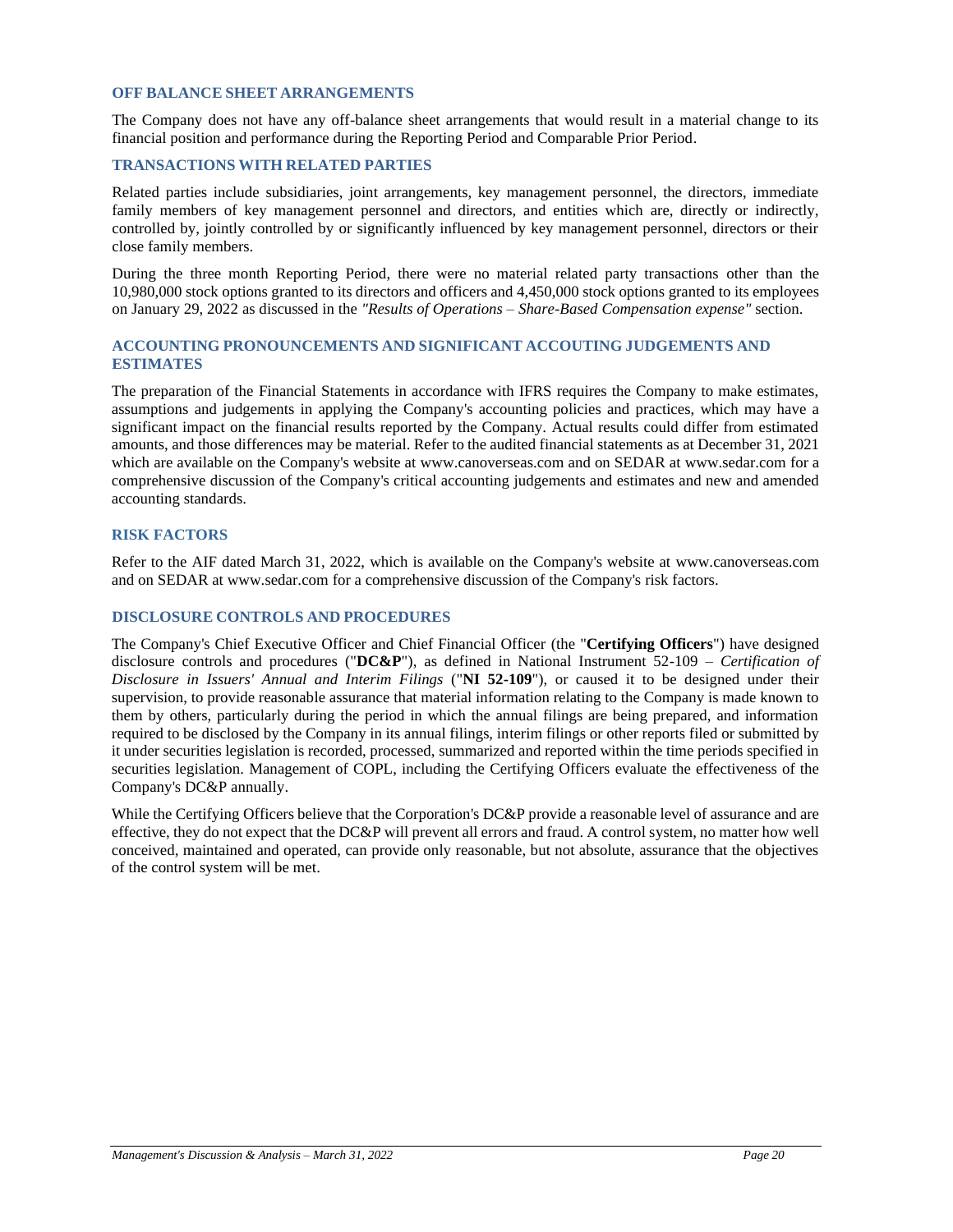# **INTERNAL CONTROLS OVER FINANCIAL REPORTING**

The Certifying Officers are responsible for establishing and maintaining internal controls over financial reporting ("**ICFR**") as defined in NI 52-109. They have designed ICFR, or caused it to be designed under their supervision, to provide reasonable assurance regarding the reliability of financial reporting and the preparation of financial statements for external purposes in accordance with IFRS. The control framework used by the Company's officers was the Committee of Sponsoring Organizations of the Treadway Commission Framework in Internal Control – Integrated Framework (2013) to evaluate the design and effectiveness of the ICFR.

No material changes in the Company's ICFR were identified during the three month Reporting Period, that have materially affected, or are reasonably likely to materially affect the Company's ICFR. Management will continue to periodically evaluate the Company's DC&P and ICFR and will make any modifications from time to time as deemed necessary.

It should be noted that an internal control system, no matter how well designed, have inherent limitations. Therefore, those control systems determined to be effective can provide only reasonable assurance with respect to financial statement preparation and presentation. Also, projections of any evaluation of effectiveness to future periods are subject to the risk that controls may become inadequate because of changes in conditions, or that the degree of compliance with the policies or procedures may deteriorate. In reaching a reasonable level of assurance, management necessarily is required to apply its judgement in evaluating the cost/benefit relationship of possible controls and procedures.